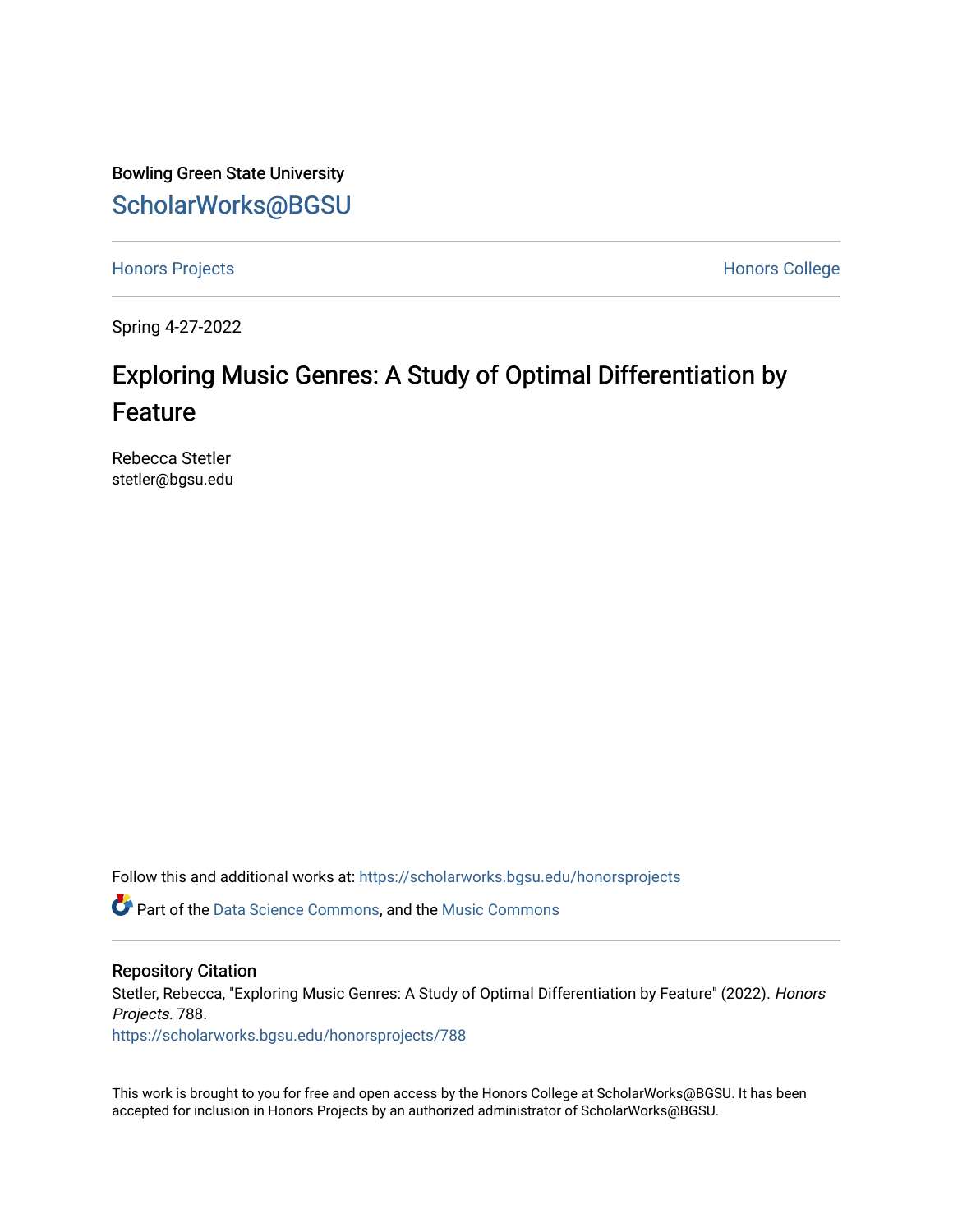## EXPLORING MUSIC GENRES:

# A STUDY OF OPTIMAL DIFFERENTIATION BY FEATURE

REBECCA STETLER

HONORS PROJECT

Submitted to the Honors College

at Bowling Green State University in partial fulfillment of

the requirements for graduation with

UNIVERSITY HONORS

APRIL 2022

Dr. Umar Islambekov, Mathematics and Statistics, Advisor

Dr. Jeremy Harmon, Music Education, Advisor

\_\_\_\_\_\_\_\_\_\_\_\_\_\_\_\_\_\_\_\_\_\_\_\_\_\_\_\_\_\_\_

\_\_\_\_\_\_\_\_\_\_\_\_\_\_\_\_\_\_\_\_\_\_\_\_\_\_\_\_\_\_\_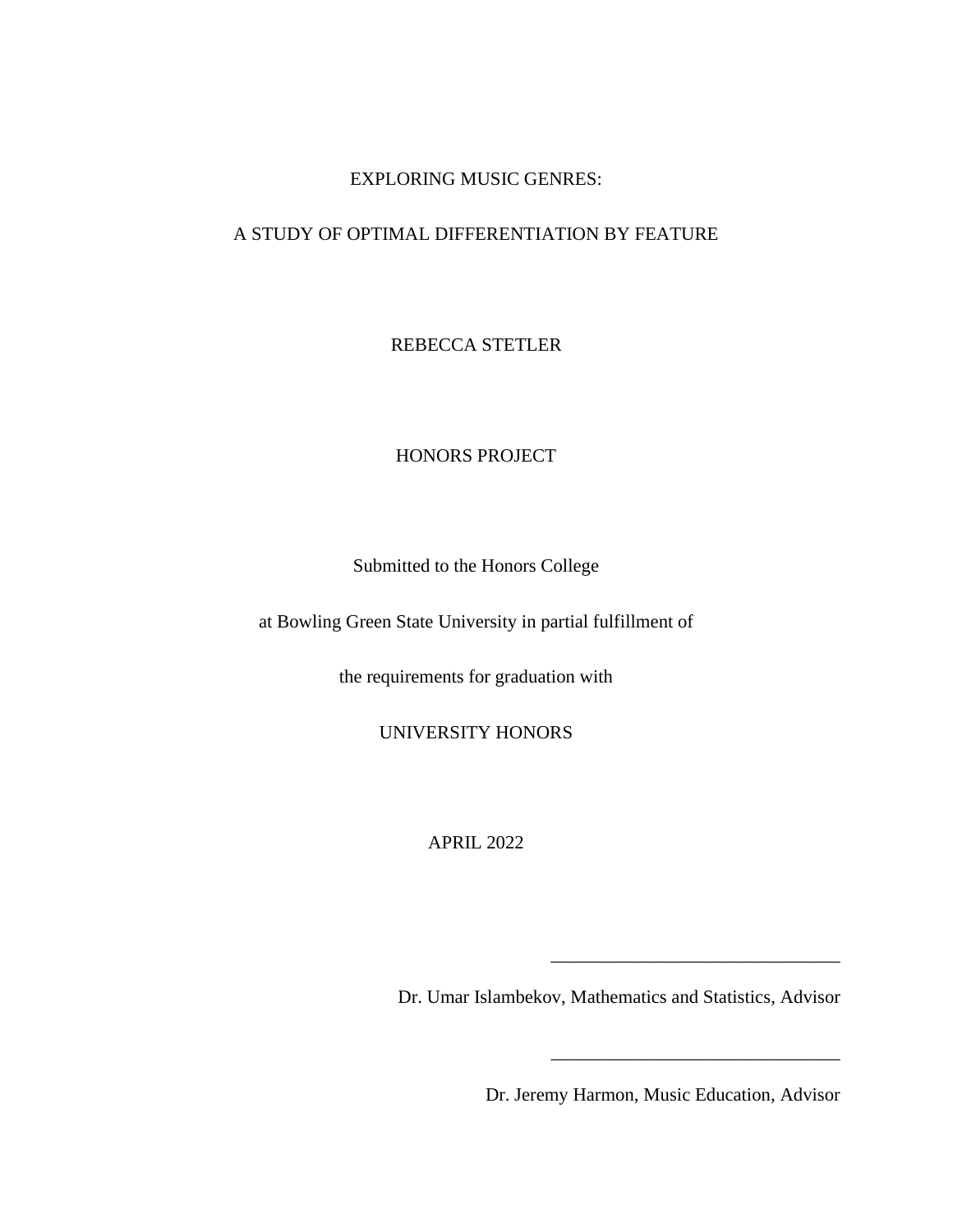# **1. Introduction**

Understanding what makes music popular is of interest to listeners, artists, and producers alike. Listeners are likely interested simply due to curiosity, while artists and producers may be interested in how to create the next hit song. Several researchers have constructed models to predict music popularity, some aiming for the highest prediction accuracy, while others have focused on which variables are most influential in achieving prediction accuracy. In this study, the focus is on identifying variables with the most influence on popularity.

Intuitively, features often vary significantly with genre, which was explored by Hridi in their master's thesis (23). In this study, songs are subset by genre to identify which variables are influential for each genre separately. This also allows for comparison of influential features across genres. This will address the first guiding research question: What features are most influential toward the popularity of songs within individual genres?

Askin and Mauskapf introduce optimal differentiation in their research, which is the idea that there is an optimal level of balance between similarity to and difference from other songs that increases their likelihood of becoming popular (915-928). This study will explore whether optimal differentiation is evident for the features determined to be influential to popularity. This will address the second guiding research question: Where on their genre's feature distribution do hit songs tend to fall?

# **2. Literature Review**

Many researchers have aimed to create music popularity prediction models and genre classification models. An accurate popularity prediction model would help music producers to create songs that successfully become hit songs when received by consumers (Gao 2). Efficient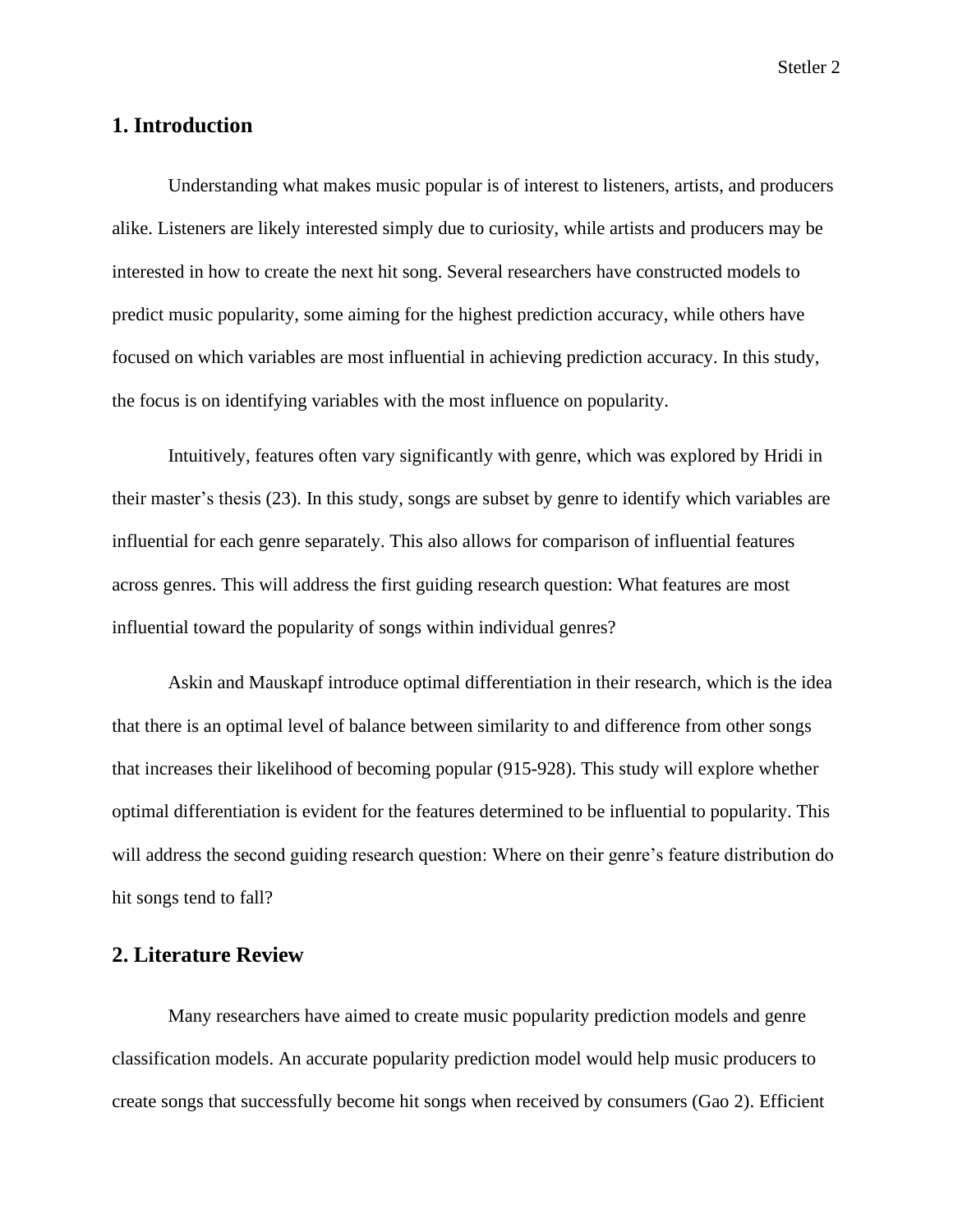genre classification models are primarily of interest for the goal of predicting songs to users on streaming platforms (Chettiar and S 158). Genre has proven difficult to quantify, as it is an abstract concept based on many features, including social, cultural, and historical factors (Marino 241-249). Several researchers express interest in genre classification and exploration by genre, though, as genre is a mediator between various elements of music and a universally understood music description (Marino 239-240).

Several researchers have created popularity prediction models using various methods and features, and these models have resulted in varying levels of accuracy. Features used for creating models can generally be divided into two categories: acoustic and audio<sup>1</sup>. Lee and Lee built prediction models using audio features, achieving modest accuracy, ranging from 41% to 61% among the proposed models (3182). Gao proposes prediction models using acoustic features for their interpretability, suggesting that this allows for the results to be more readily applicable for music producers and artists (3). Using acoustic features, prediction accuracy was often around 80% (Gao 11-12). Interiano et al. and Middlebrook and Sheik proposed prediction models using acoustic features as well as a feature for the artist's previous popularity. These models achieved accuracies slightly better than with acoustic features alone. Interiano et al. demonstrate about 10% higher accuracy when including the artist past performance feature than without it (14-15). Middlebrook and Sheik achieved approximately 88% accuracy by using acoustic features and a measure of artist past performance (5). Zangerle et al. explore what they describe as "high-level and low-level audio features" as they construct popularity prediction models, aiming to optimize

<sup>1</sup> For the purposes of this analysis, a distinction is made between acoustic and audio features to avoid confusion. Throughout, acoustic features refer to metadata characteristics of the sound of a song. These are abstract features that are interpretable to the general population. Examples of acoustic features are danceability and valence. Audio features are measures taken directly from songs' audio signals. Examples of audio features are Mel-frequency cepstral coefficients and Fourier transform frequencies. Audio features are more direct measures of the music but are generally less interpretable.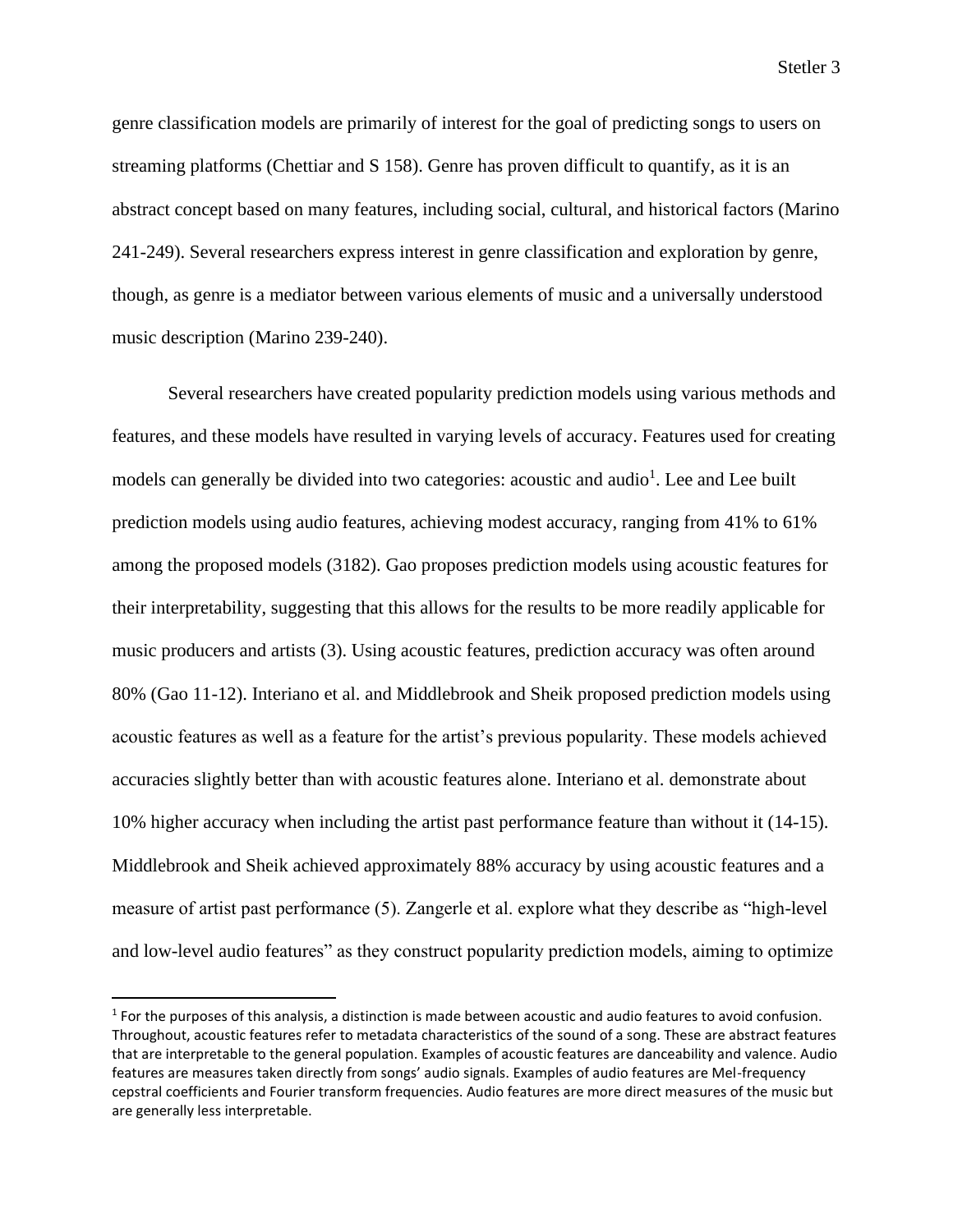prediction performance using high-level features, low-level features, or both. The best performance, about 75% accuracy, is achieved using all features (324). It should be noted, however, in comparing accuracy levels of models, that the way authors define and measure "popularity" varies significantly.

Audio features, perceived acoustic features, and artist past performance have all been demonstrated to influence music popularity by the relative success of the prediction models previously assessed. However, there is significant room for improvement in these models, suggesting that popularity is somewhat unpredictable by nature. This is explored in an experiment conducted by Salganik et al., who hypothesized that social influence is contributing to the unpredictability of music popularity. Their experiment reveals this to be the case, as they find that a participant's perception of a song's quality was influenced when provided information about other participants' opinions (854-856).

By exploring how similarity between songs is related to song popularity, Askin and Mauskapf describe the similarity-differentiation tradeoff, finding that there is an "optimal differentiation" in song typicality that gives a song the best chance for achieving high popularity. That is, if a song is too similar to or different from other songs, it is less likely to become a hit (Askin and Mauskapf 915-928). As demonstrated in several of the aforementioned articles studying music popularity prediction, hit song prediction is not exactly a science, likely due to both frequently changing trends (Zangerle et al. 324) and social influence (Salganik et al. 854- 855); however, there are underlying audio and acoustic features that have been able to account for much of the variation in song popularity.

Recent research on classifying music into genres has expanded as streaming platforms, such as Spotify, expand. Grouping songs by genre allows users to more easily find new songs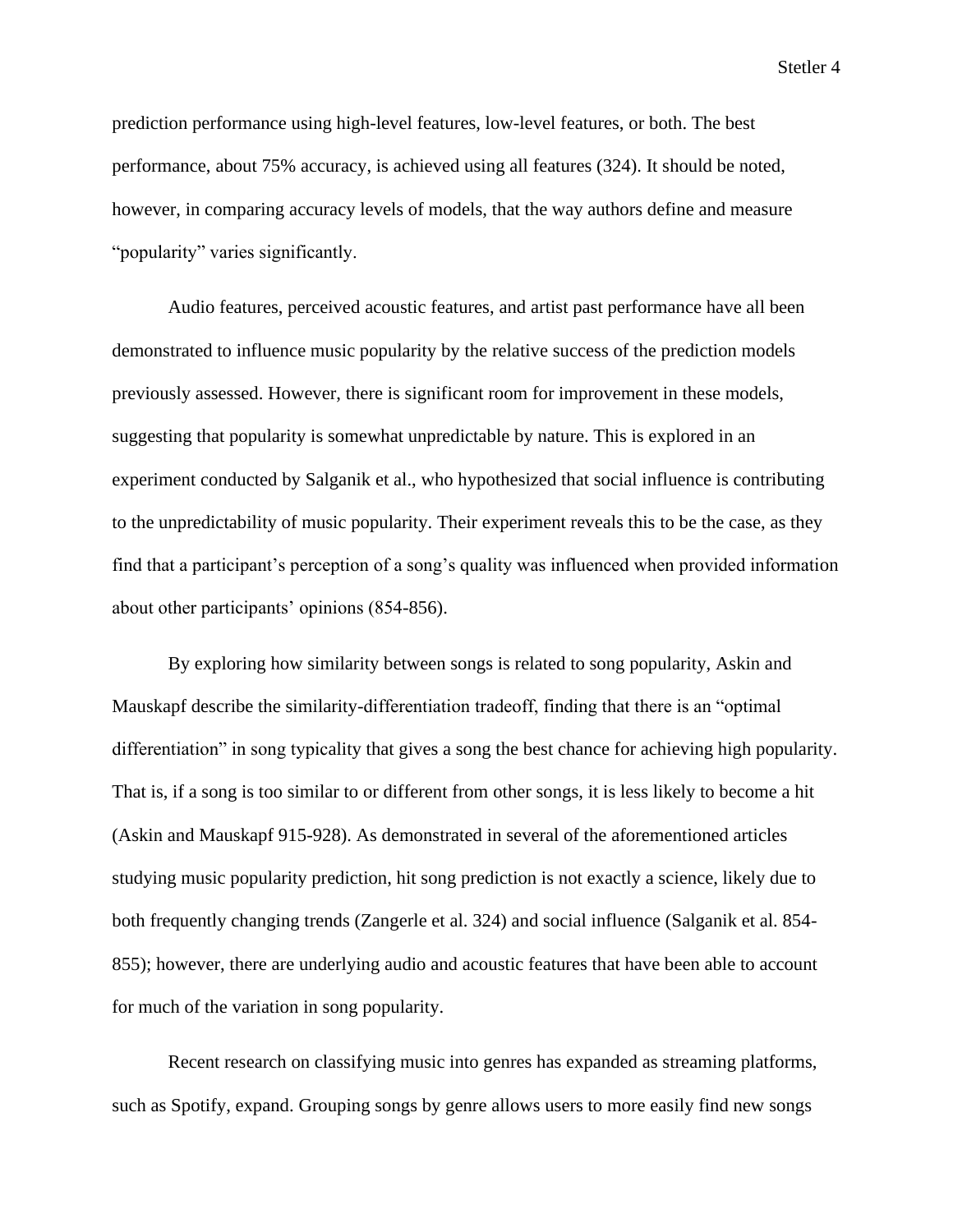they might enjoy. Research studying genre classification models has taken a similar path to popularity prediction models regarding feature selection; that is, the groupings of audio and acoustic features are prevalent in this research as well. Using audio features, Chettiar and S. achieved up to 70% classification accuracy with their models (160). Goulart et al. achieved around 80% accuracy using various measures of entropy, an audio feature (61-62). In their master's thesis, Hridi used acoustic features to construct a genre classification model with 78% accuracy (34-35). Exploratory data analysis of acoustic features for each genre also suggested varied distribution of features by genre (Hridi 23). Setiadi et al. achieved 80% accuracy by selecting a subset of acoustic features. They also identify the most important features to their genre classification model as acousticness, instrumentalness, popularity, and energy, in order of importance (3-4), which may suggest these features vary significantly between genres.

## **3. Data**

This study uses a dataset of over 140,000 unique tracks from Spotify and measures of each song's characteristics. In total, the dataset includes over 200,000 tracks, as many of the songs are repeated because they belong to more than one genre classification. In addition to each song's name, id, artist, and genre, several other variables measuring characteristics that have been calculated for each song and made available through the Spotify Web API are described in Table 1 below ("Spotify Web API"). As seen in the description for the popularity variable, a song's popularity measure is dependent on the time the data was acquired from Spotify. This dataset was obtained from Spotify in approximately July 2019. This dataset was acquired for this research via Kaggle, a website with several thousand open datasets to be used by data scientists (Hamidani).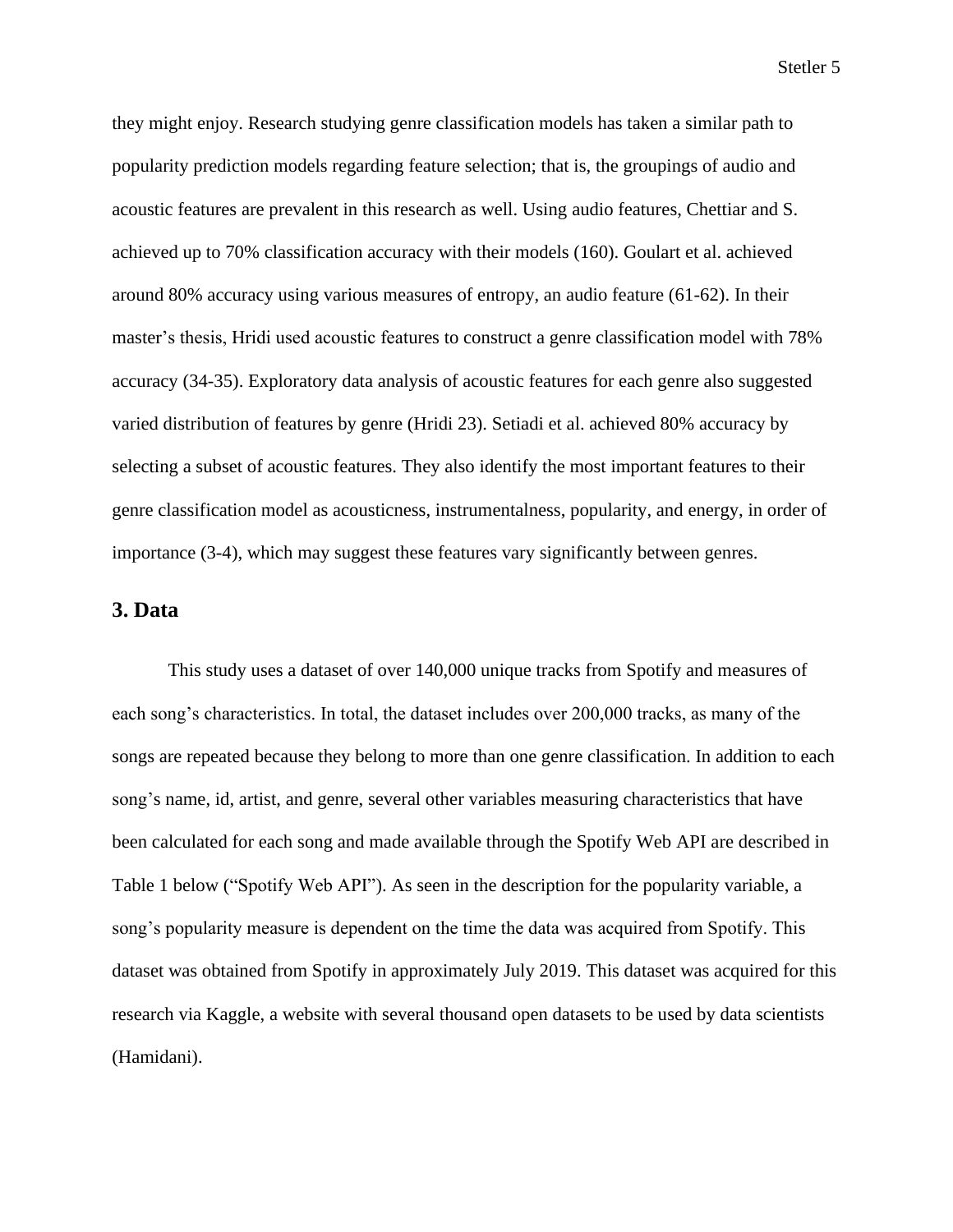| <b>Variable</b>  | <b>Description</b>                                                                                                                                  |
|------------------|-----------------------------------------------------------------------------------------------------------------------------------------------------|
| acousticness     | "A confidence measure from 0.0 to 1.0 of whether the track is acoustic.                                                                             |
|                  | 1.0 represents high confidence the track is acoustic."                                                                                              |
| danceability     | "Danceability describes how suitable a track is for dancing based on a                                                                              |
|                  | combination of musical elements including tempo, rhythm stability, beat                                                                             |
|                  | strength, and overall regularity. A value of 0.0 is least danceable and 1.0                                                                         |
|                  | is most danceable."                                                                                                                                 |
| duration_ms      | "The duration of the track in milliseconds."                                                                                                        |
| energy           | "Energy is a measure from 0.0 to 1.0 and represents a perceptual measure                                                                            |
|                  | of intensity and activity. Typically, energetic tracks feel fast, loud, and                                                                         |
|                  | noisy. For example, death metal has high energy, while a Bach prelude                                                                               |
|                  | scores low on the scale. Perceptual features contributing to this attribute                                                                         |
|                  | include dynamic range, perceived loudness, timbre, onset rate, and                                                                                  |
|                  | general entropy."                                                                                                                                   |
| instrumentalness | "Predicts whether a track contains no vocals. "Ooh" and "aah" sounds are                                                                            |
|                  | treated as instrumental in this context. Rap or spoken word tracks are                                                                              |
|                  | clearly "vocal". The closer the instrumentalness value is to 1.0, the                                                                               |
|                  | greater likelihood the track contains no vocal content. Values above 0.5                                                                            |
|                  | are intended to represent instrumental tracks, but confidence is higher as                                                                          |
|                  | the value approaches 1.0."                                                                                                                          |
| key              | "The key the track is in."                                                                                                                          |
| liveness         | "Detects the presence of an audience in the recording. Higher liveness                                                                              |
|                  | values represent an increased probability that the track was performed                                                                              |
|                  | live. A value above 0.8 provides strong likelihood that the track is live."                                                                         |
| loudness         | "The overall loudness of a track in decibels (dB). Loudness values are                                                                              |
|                  | averaged across the entire track and are useful for comparing relative                                                                              |
|                  | loudness of tracks. Loudness is the quality of a sound that is the primary                                                                          |
|                  | psychological correlate of physical strength (amplitude). Values typically                                                                          |
| mode             | range between -60 and 0 db."                                                                                                                        |
|                  | "Mode indicates the modality (major or minor) of a track, the type of<br>scale from which its melodic content is derived."                          |
|                  | "The popularity of the track. The value will be between 0 and 100, with                                                                             |
| popularity       |                                                                                                                                                     |
|                  | 100 being the most popular. The popularity is calculated by algorithm<br>and is based, in the most part, on the total number of plays the track has |
|                  | had and how recent those plays are."                                                                                                                |
| speechiness      | "Speechiness detects the presence of spoken words in a track. The more                                                                              |
|                  | exclusively speech-like the recording (e.g. talk show, audio book,                                                                                  |
|                  | poetry), the closer to 1.0 the attribute value. Values above 0.66 describe                                                                          |
|                  | tracks that are probably made entirely of spoken words. Values between                                                                              |
|                  | 0.33 and 0.66 describe tracks that may contain both music and speech,                                                                               |
|                  | either in sections or layered, including such cases as rap music. Values                                                                            |
|                  | below 0.33 most likely represent music and other non-speech-like                                                                                    |
|                  | tracks."                                                                                                                                            |
| tempo            | "The overall estimated tempo of a track in beats per minute (BPM). In                                                                               |
|                  |                                                                                                                                                     |
|                  |                                                                                                                                                     |
|                  | musical terminology, tempo is the speed or pace of a given piece and<br>derives directly from the average beat duration."                           |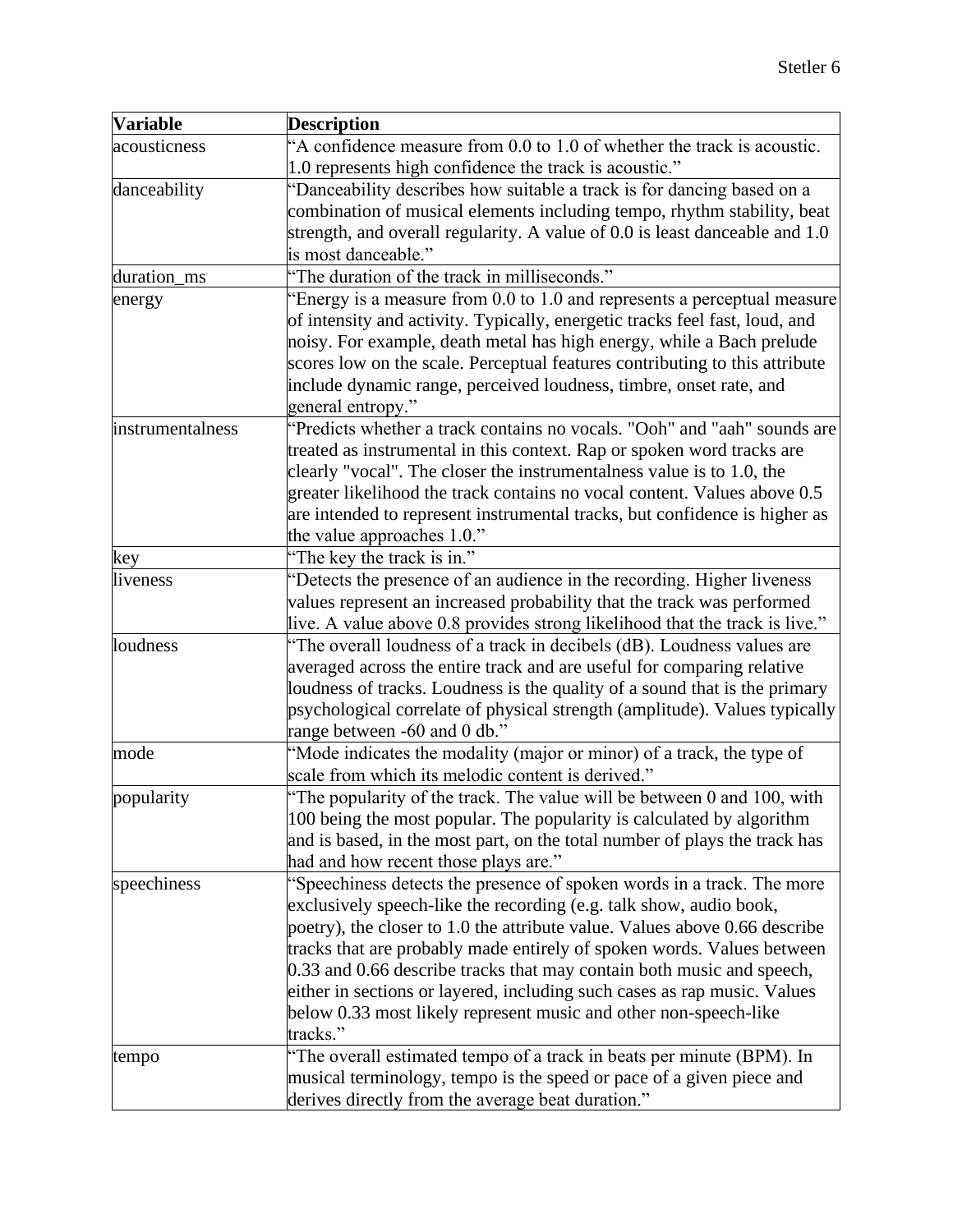| valence | "A measure from 0.0 to 1.0 describing the musical positiveness conveyed |
|---------|-------------------------------------------------------------------------|
|         | by a track. Tracks with high valence sound more positive (e.g. happy,   |
|         | cheerful, euphoric), while tracks with low valence sound more negative  |
|         | $(e.g. sad, depressed, angry)$ ."                                       |
|         |                                                                         |

Table 1: Descriptions of variables from developer.spotify.com/ ("Spotify Web API")

# **4. Methods**

### **4.1 Prediction Models**

The data was divided into multiple datasets by genre. Analyses focus on six genres: classical, country, jazz, pop, rap, and rock. Each genre's dataset includes between 8500 and 9500 songs. Using R, a programming language frequently employed for statistical analysis, prediction models of various types were created for each genre, with popularity as the response variable and all other variables in Table 1 as predictors. Models were created using the caret package with repeated cross validation. The purpose of creating these models was to determine the most influential variables in predicting song popularity in each genre.

The first type of model constructed were regression models, which result in equations of the form

$$
y = \beta_0 + \beta_1 x_1 + \dots + \beta_k x_k + \epsilon,
$$

where *y* is the response (popularity in this case),  $x_1, x_2, \ldots, x_k$  are the regressor variables,  $\beta_0, \beta_1$ ,  $..., \beta_k$  are the regression coefficients, and  $\epsilon$  is the random error term. The regression coefficients help demonstrate the impact each regressor has on the response variable. Simple linear regression and stepwise linear regression models were created for each genre.

Several models based on decision trees were also created. These models were bagging, random forests, and boosting. Bagging improves the accuracy of a single decision tree by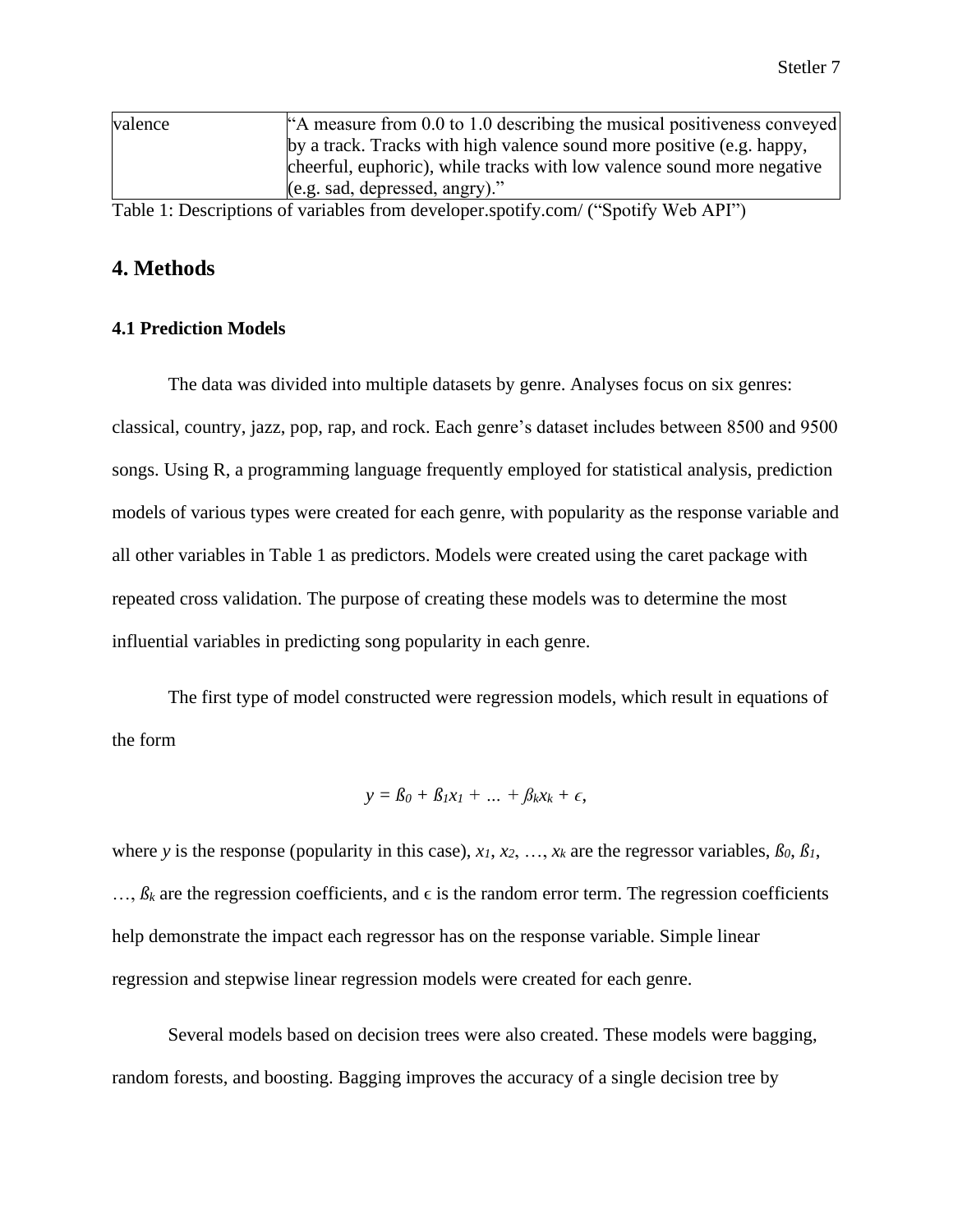averaging the results of several predictions. Random forests are similar to bagging but tend to reduce correlation between trees by only choosing from some random selection of features at each split in a tree. Boosting also averages the decisions of many trees, but this approach works sequentially to intentionally improve performance of the model by using information from previous trees. Alternatively, bagging creates all trees independently, which reduces variance.

Models were also made using support vectors machines, which allow for nonlinear decision boundaries. Three support vector machine models were made for each genre, each corresponding to a different kernel: linear, polynomial, and radial.

#### **4.2 Evaluating Model Accuracy**

Each genre's dataset was split into training and test sets. In each genre, approximately 75% of the songs were assigned randomly to the training set, and the remaining 25% constituted the test set. For each genre, each model used the same training and test sets. The prediction models were created using the training set, and the test set was used to assess the accuracy of each model. Three accuracy measures were compared to evaluate the prediction accuracy of each model. These three metrics are root mean squared error (RMSE), simple  $\mathbb{R}^2$ , and mean absolute error (MAE). These measures assess how close a predicted value is to the observed value.

#### **4.3 Importance Measures**

The prediction models created were used to determine the most influential variables in predicting popularity for each genre. Using the caret package, importance measures were calculated for each variable. These importance measures identify which variables are most useful to the model in making its predictions. This study uses scaled importance measures, so these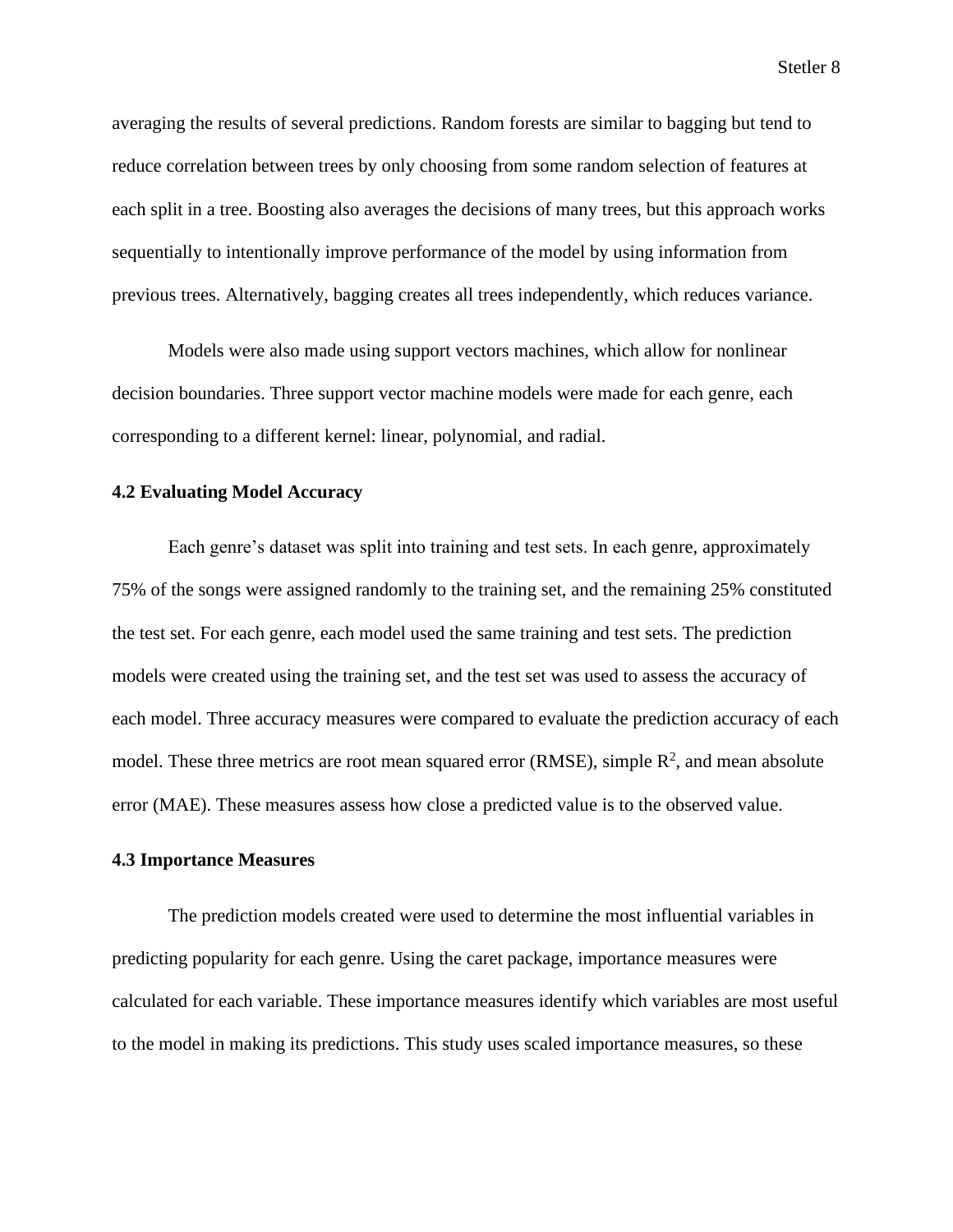measures range from zero to one hundred, with the most important variable to a model having a score of one hundred.

#### **4.4 Evaluating for Optimal Differentiation**

Based on the importance measures described above, the three most influential variables in predicting popularity for each genre were identified. For each of these variables, the notion of optimal differentiation was explored as follows. A density plot was created to display the distribution of the variable for all songs in the genre. This plot was overlayed with a density plot of the same variable for the top ten percent of songs, by popularity, in the genre. By comparing the distribution of the feature for all songs and the most popular songs, these tracks were evaluated for the concept of optimal differentiation of top songs from all songs.

# **5. Results**

#### **5.1 Popularity Prediction Models**

#### **5.1.1 Model Accuracy**

Within each genre, each popularity prediction model achieved similar accuracy. The accuracy measures are shown below in Tables 2-7.

|                                               | Root Mean Squared Error | $\mathbb{R}^2$ | Mean Absolute Error |
|-----------------------------------------------|-------------------------|----------------|---------------------|
| <b>Boosting</b>                               | 12.399                  | 0.228          | 9.249               |
| <b>Random Forests</b>                         | 12.186                  | 0.259          | 9.085               |
| <b>Bagging</b>                                | 12.759                  | 0.183          | 9.643               |
| <b>Linear Regression</b>                      | 13.124                  | 0.136          | 9.893               |
| <b>Stepwise Linear Regression</b>             | 13.171                  | 0.129          | 9.900               |
| Support Vector Machine -<br>Linear Kernel     | 13.273                  | 0.131          | 9.703               |
| Support Vector Machine -<br>Polynomial Kernel | 12.818                  | 0.184          | 9.349               |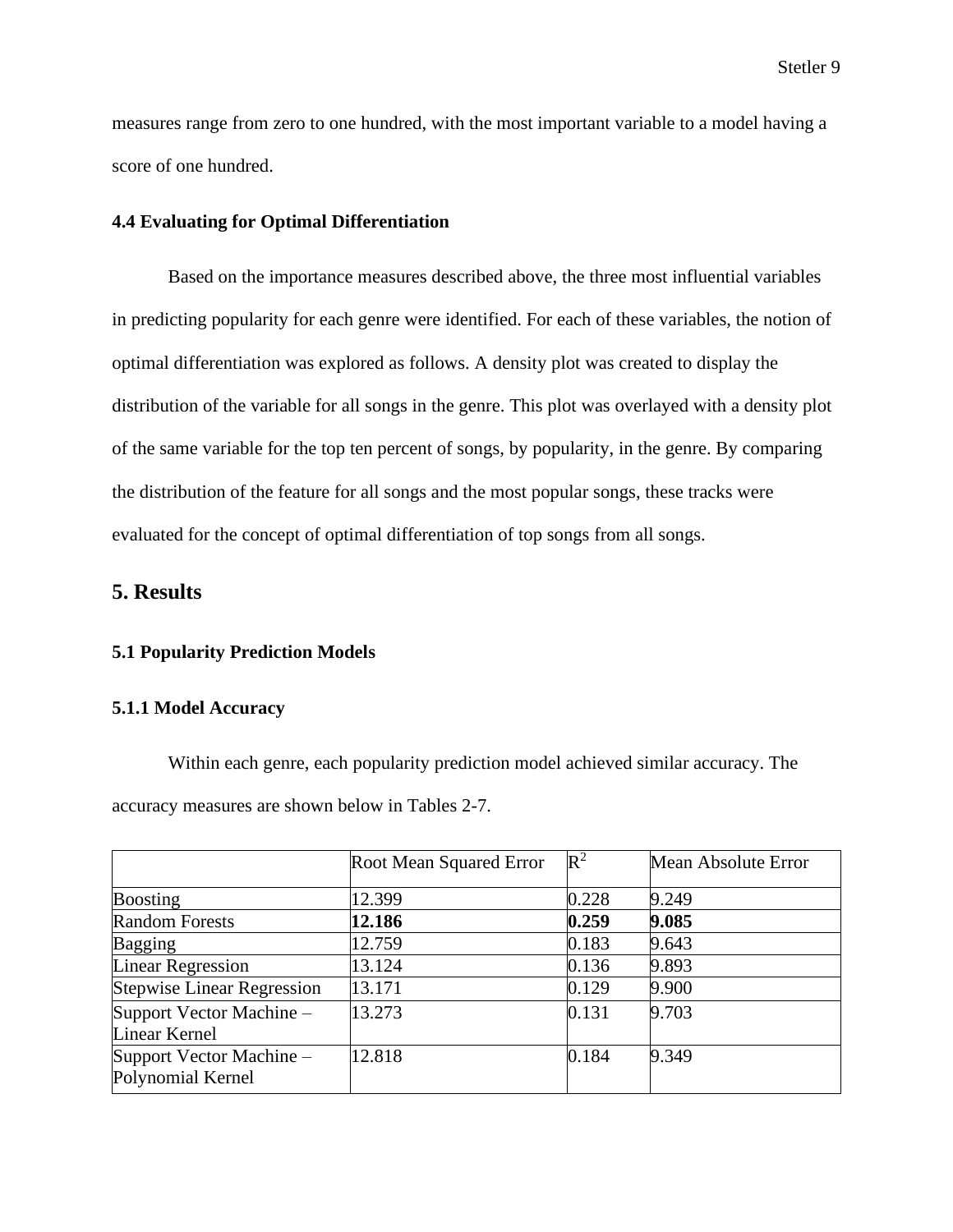| Support Vector Machine - | 12.707 | $10-$<br>0.19 | 9.267<br>O |
|--------------------------|--------|---------------|------------|
| Radial Kernel            |        |               |            |

Table 2: Classical prediction models' accuracy ratings

|                                               | Root Mean Squared Error | $\mathbb{R}^2$ | Mean Absolute Error |
|-----------------------------------------------|-------------------------|----------------|---------------------|
| <b>Boosting</b>                               | 9.501                   | 0.027          | 7.280               |
| <b>Random Forests</b>                         | 9.521                   | 0.022          | 7.281               |
| <b>Bagging</b>                                | 9.497                   | 0.027          | 7.259               |
| <b>Linear Regression</b>                      | 9.563                   | 0.014          | 7.331               |
| <b>Stepwise Linear Regression</b>             | 9.582                   | 0.009          | 7.355               |
| Support Vector Machine -<br>Linear Kernel     | 9.666                   | 0.014          | 7.250               |
| Support Vector Machine -<br>Polynomial Kernel | 9.651                   | 0.017          | 7.240               |
| Support Vector Machine -<br>Radial Kernel     | 9.669                   | 0.015          | 7.248               |

Table 3: Country prediction models' accuracy ratings

|                                   | Root Mean Squared Error | R <sub>2</sub> | Mean Absolute Error |
|-----------------------------------|-------------------------|----------------|---------------------|
| <b>Boosting</b>                   | 9.112                   | 0.094          | 6.678               |
| <b>Random Forests</b>             | 9.114                   | 0.094          | 6.644               |
| <b>Bagging</b>                    | 9.186                   | 0.079          | 6.692               |
| <b>Linear Regression</b>          | 9.393                   | 0.038          | 6.791               |
| <b>Stepwise Linear Regression</b> | 9.394                   | 0.038          | 6.738               |
| Support Vector Machine -          |                         |                |                     |
| Linear Kernel                     | 9.413                   | 0.034          | 6.751               |
| Support Vector Machine -          |                         |                |                     |
| Polynomial Kernel                 | 9.288                   | 0.061          | 6.746               |
| Support Vector Machine -          |                         |                |                     |
| Radial Kernel                     | 9.345                   | 0.051          | 6.787               |

Table 4: Jazz prediction models' accuracy ratings

|                                   | Root Mean Squared Error | $\mathbb{R}^2$ | Mean Absolute Error |
|-----------------------------------|-------------------------|----------------|---------------------|
| <b>Boosting</b>                   | 7.231                   | 0.028          | 5.494               |
| <b>Random Forests</b>             | 7.261                   | 0.023          | 5.511               |
| <b>Bagging</b>                    | 7.253                   | 0.023          | 5.520               |
| <b>Linear Regression</b>          | 7.262                   | 0.020          | 5.527               |
| <b>Stepwise Linear Regression</b> | 7.256                   | 0.021          | 5.513               |
| Support Vector Machine -          |                         |                |                     |
| Linear Kernel                     | 7.319                   | 0.020          | 5.469               |
| Support Vector Machine -          |                         |                |                     |
| Polynomial Kernel                 | 7.326                   | 0.018          | 5.479               |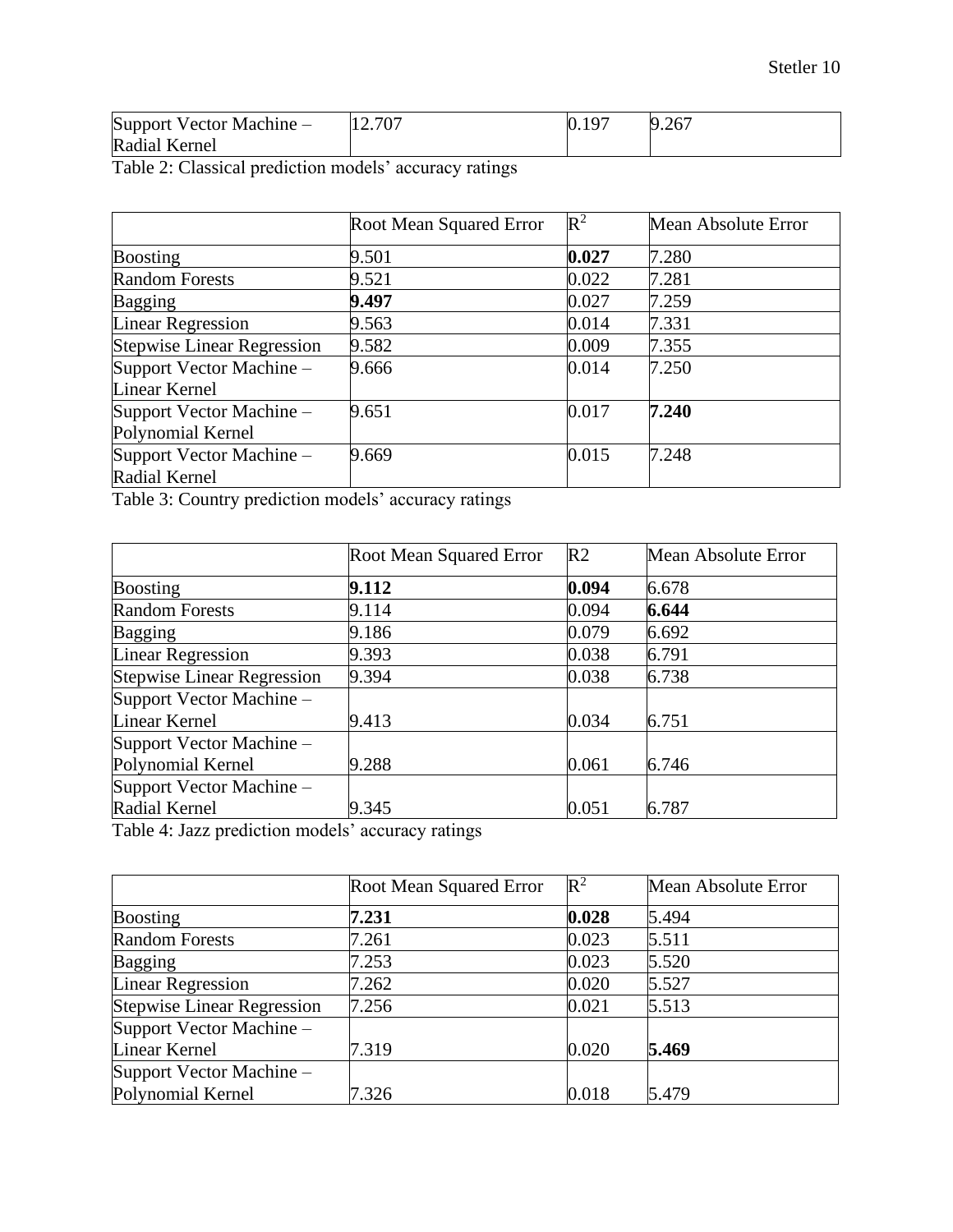| Support Vector Machine - |       |           |            |
|--------------------------|-------|-----------|------------|
| Radial Kernel            | 1.354 | $0.013\,$ | 5.498<br>E |

Table 5: Pop prediction models' accuracy ratings

|                                   | Root Mean Squared Error | $\mathbb{R}^2$ | Mean Absolute Error |
|-----------------------------------|-------------------------|----------------|---------------------|
| <b>Boosting</b>                   | 8.135                   | 0.037          | 6.411               |
| <b>Random Forests</b>             | 8.162                   | 0.030          | 6.429               |
| <b>Bagging</b>                    | 8.171                   | 0.028          | 6.421               |
| <b>Linear Regression</b>          | 8.192                   | 0.023          | 6.444               |
| <b>Stepwise Linear Regression</b> | 8.200                   | 0.021          | 6.444               |
| Support Vector Machine -          | 8.287                   | 0.021          | 6.395               |
| Linear Kernel                     |                         |                |                     |
| Support Vector Machine -          | 8.260                   | 0.026          | 6.368               |
| Polynomial Kernel                 |                         |                |                     |
| Support Vector Machine -          | 8.277                   | 0.023          | 6.382               |
| Radial Kernel                     |                         |                |                     |

Table 6: Rap prediction models' accuracy ratings

|                                   | Root Mean Squared Error | $\mathbb{R}^2$ | Mean Absolute Error |  |  |
|-----------------------------------|-------------------------|----------------|---------------------|--|--|
| <b>Boosting</b>                   | 7.574                   | 0.009          | 5.725               |  |  |
| <b>Random Forests</b>             | 7.567                   | 0.012          | 5.732               |  |  |
| <b>Bagging</b>                    | 7.587                   | 0.005          | 5.734               |  |  |
| <b>Linear Regression</b>          | 7.595                   | 0.005          | 5.731               |  |  |
| <b>Stepwise Linear Regression</b> | 7.596                   | 0.003          | 5.737               |  |  |
| Support Vector Machine -          |                         |                |                     |  |  |
| Linear Kernel                     | 7.649                   | 0.003          | 5.712               |  |  |
| Support Vector Machine -          |                         |                |                     |  |  |
| Polynomial Kernel                 | 7.635                   | 0.004          | 5.699               |  |  |
| Support Vector Machine -          |                         |                |                     |  |  |
| Radial Kernel                     | 7.660                   | 0.004          | 5.738               |  |  |

Table 7: Rock prediction models' accuracy ratings

## **5.1.2 Variable Influence**

Measures of the relative importance of each variable to each prediction model are shown in Tables 8-13 below, each table corresponding to the genre indicated. The far-right column is the mean importance measure for each variable of the boosting model, random forests model, bagging model, linear regression model, stepwise linear regression model, and support vector machine model with a linear kernel. Since the support vector machine models with each kernel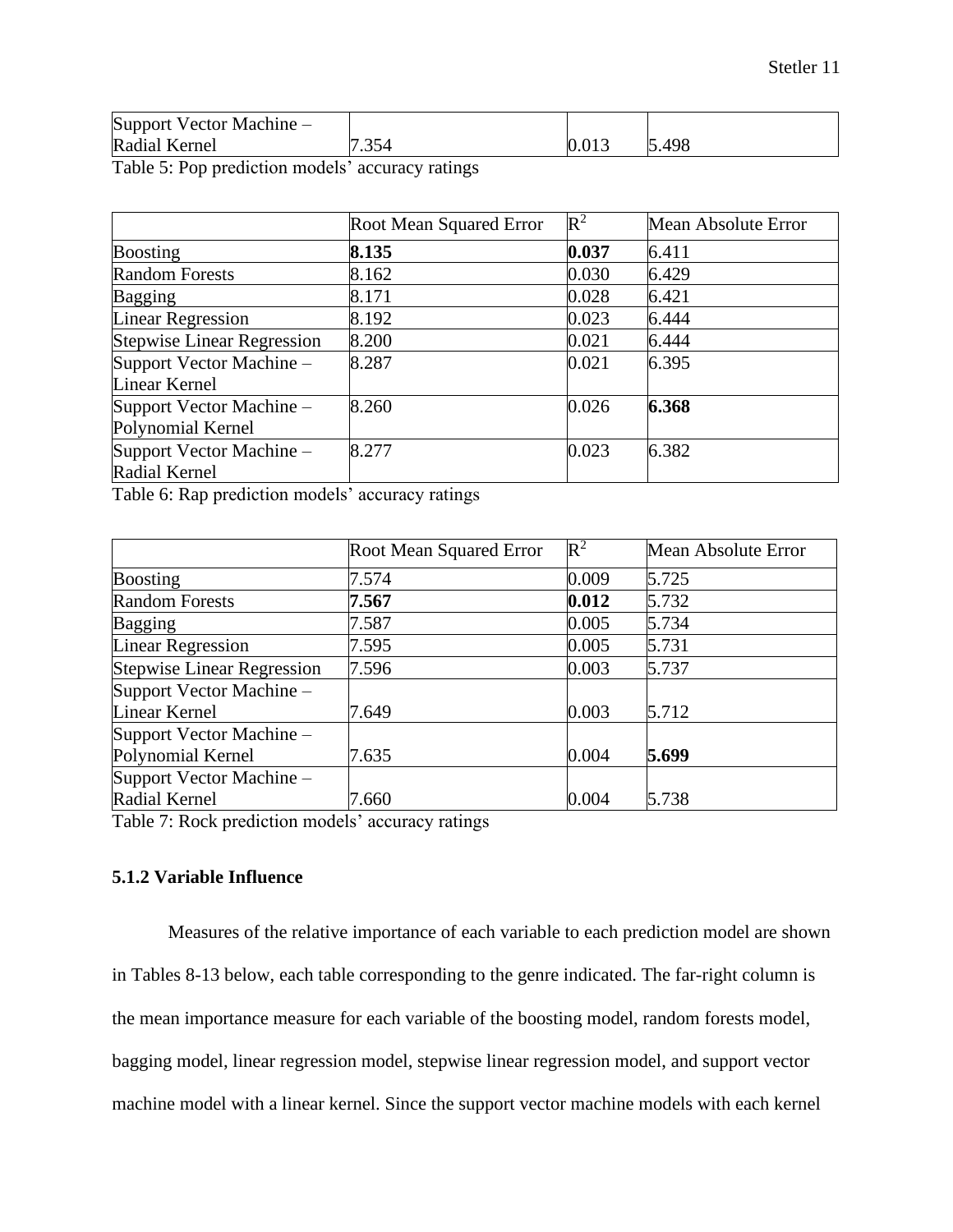determined the same variable importance measures, only one support vector machine model is used in calculating the mean importance measure to avoid unreasonably weighting the scores in favor of the support vector machine models. This mean value in the far-right column of each table was the score used to identify the relative importance of each variable in predicting the popularity of songs of the respective genre. Using the scaled variable importance metrics of each feature to each of the created prediction models, the top three most determinant predictors of popularity for each genre were identified as noted below each table.

|                                 |        | Boosting Random Forests Bagging |         | Linear                   | Stepwise   | <b>Support Vector</b> | Support Vector                  | Support Vector | Mean   |
|---------------------------------|--------|---------------------------------|---------|--------------------------|------------|-----------------------|---------------------------------|----------------|--------|
|                                 |        |                                 |         | <b>Regression</b> Linear |            | Machine-              | Machine-                        | Machine-       |        |
|                                 |        |                                 |         |                          | Regression | Linear Kernel         | Polynomial Kernel Radial Kernel |                |        |
| <b>Acousticness</b>             | 50.649 | 70.391                          | 46.792  | 39.397                   | 55.054     | 55.054                | 55.054                          | 55.054         | 52.890 |
| Danceability                    | 19.802 | 58.754                          | 13.449  | 7.380                    | 50.562     | 50.562                | 50.562                          | 50.562         | 33.418 |
| Duration (ms)                   | 77.203 | 84.497                          | 62.306  | 14.349                   | 19.845     | 19.845                | 19.845                          | 19.845         | 46.341 |
| Energy                          | 30.762 | 73.281                          | 41.927  | 32.279                   | 20.627     | 20.627                | 20.627                          | 20.627         | 36.584 |
| <b>Instrumentalness</b> 100,000 |        | 100.000                         | 68.758  | 83.768                   | 10.191     | 10.191                | 10.191                          | 10.191         | 62.151 |
| <b>Liveness</b>                 | 80.541 | 94.571                          | 100.000 | 100.000                  | 100.000    | 100.000               | 100.000                         | 100.000        | 95.852 |
| Loudness                        | 83.793 | 85.421                          | 65.533  | 9.632                    | 18.670     | 18.670                | 18.670                          | 18.670         | 46.953 |
| Mode                            | 3.494  | 4.360                           | 8.057   | 16.120                   | 0.000      | 0.000                 | 0.000                           | 0.000          | 5.338  |
| Speechiness                     | 28.715 | 70.817                          | 30.597  | 43.471                   | 68.032     | 68.032                | 68.032                          | 68.032         | 51.611 |
| Tempo                           | 27.102 | 59.512                          | 12.923  | 22.337                   | 0.399      | 0.399                 | 0.399                           | 0.399          | 20.446 |
| Valence                         | 36.350 | 63.220                          | 33.086  | 35.627                   | 0.832      | 0.832                 | 0.832                           | 0.832          | 28.324 |
| Key                             | 0.866  | 1.435                           | 7.155   | 5.739                    | 0.255      | 0.255                 | 0.255                           | 0.255          | 2.618  |

Table 8: Classical: Liveness, instrumentalness, and acousticness are the top three predictors of

popularity for classical music.

|                    | Boosting | Random Forests Bagging |         | Linear                   | Stepwise   | <b>Support Vector</b> | <b>Support Vector</b>           | Support Vector | Mean    |
|--------------------|----------|------------------------|---------|--------------------------|------------|-----------------------|---------------------------------|----------------|---------|
|                    |          |                        |         | <b>Regression Linear</b> |            | Machine –             | $Machine -$                     | Machine-       |         |
|                    |          |                        |         |                          | Regression | Linear Kernel         | Polynomial Kernel Radial Kernel |                |         |
| Acousticness       | 33.381   | 93.562                 | 3.415   | 18.496                   | 0.641      | 0.641                 | 0.641                           | 0.641          | 25.023  |
| Danceability       | 53.249   | 93.405                 | 12.624  | 10.217                   | 55.402     | 55.402                | 55.402                          | 55.402         | 46.716  |
| Duration (ms)      | 74.604   | 96.038                 | 49.721  | 34.754                   | 1.980      | .980                  | 1.980                           | 1.980          | 43.180  |
| Energy             | 57.344   | 96.218                 | 40.569  | 38.617                   | 81.574     | 81.574                | 81.574                          | 81.574         | 65.983  |
| Instrumentalness   | 32.808   | 53.349                 | 0.000   | 11.832                   | 0.000      | 0.000                 | 0.000                           | 0.000          | 16.331  |
| <b>Liveness</b>    | 100.000  | 100.000                | 100.000 | 100.000                  | 100.000    | 100.000               | 100.000                         | 100.000        | 100.000 |
| Loudness           | 45.680   | 96.550                 | 15.631  | 3.598                    | 1.478      | .478                  | 1.478                           | 1.478          | 27.402  |
| Mode               | 4.845    | 4.691                  | 11.341  | 28.683                   | 0.600      | 0.600                 | 0.600                           | 0.600          | 8.460   |
| <b>Speechiness</b> | 86.674   | 97.384                 | 35.253  | 50.754                   | 73.911     | 73.911                | 73.911                          | 73.911         | 69.648  |
| Tempo              | 75.449   | 99.716                 | 31.661  | 37.206                   | 0.566      | 0.566                 | 0.566                           | 0.566          | 40.861  |
| <b>Valence</b>     | 67.680   | 96.558                 | 59.879  | 36.911                   | 82.909     | 82.909                | 82.909                          | 82.909         | 71.141  |
| Key                | 3.391    | 2.467                  | 15.915  | 15.570                   | 2.540      | 2.540                 | 2.540                           | 2.540          | 7.070   |

Table 9: Country: Liveness, valence, and speechiness are the top three predictors for country

music.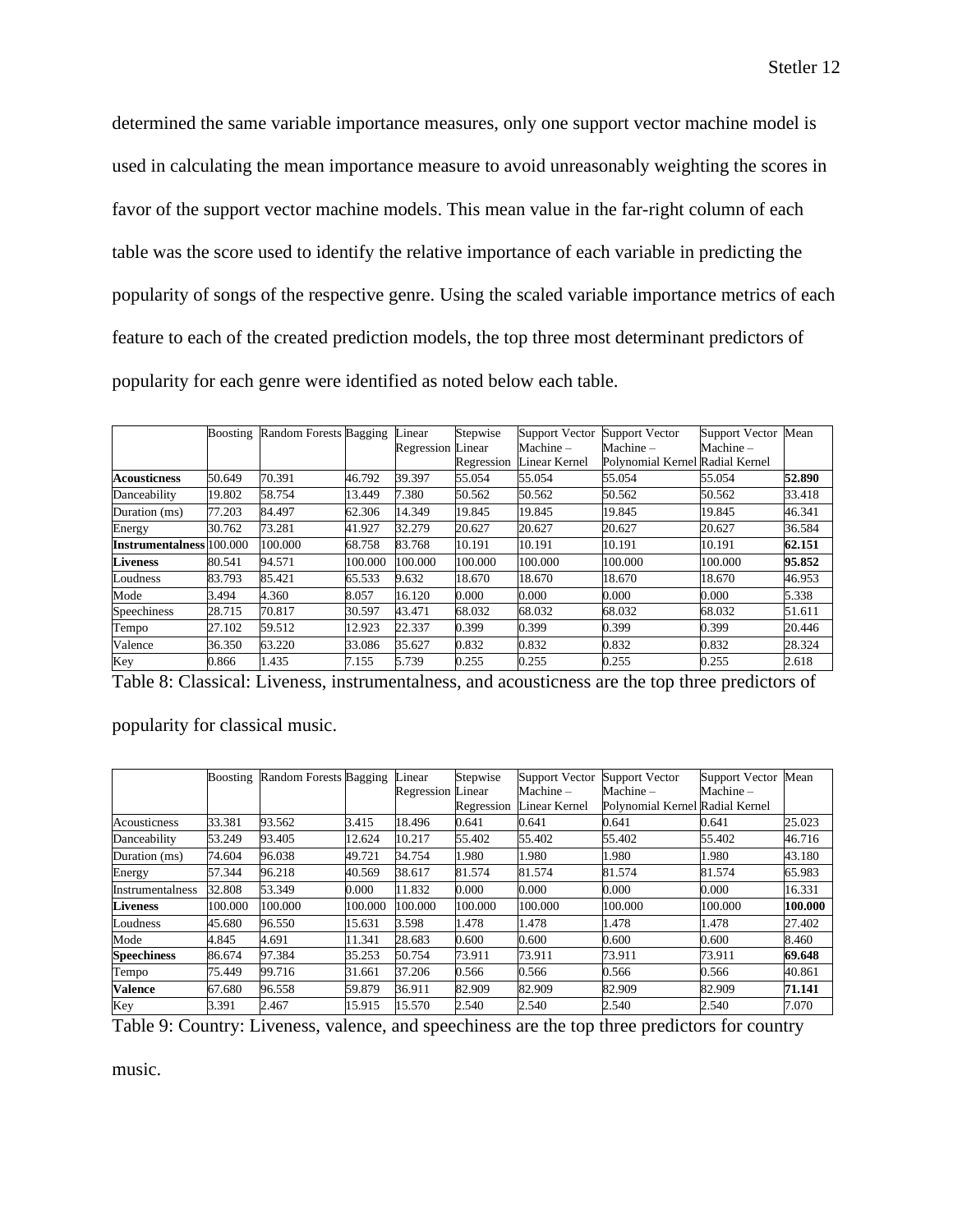|                    | Boosting | Random Forests Bagging |         | Linear                   | Stepwise   | <b>Support Vector</b> | <b>Support Vector</b>           | <b>Support Vector</b> | Mean   |
|--------------------|----------|------------------------|---------|--------------------------|------------|-----------------------|---------------------------------|-----------------------|--------|
|                    |          |                        |         | <b>Regression Linear</b> |            | Machine –             | Machine –                       | Machine –             |        |
|                    |          |                        |         |                          | Regression | Linear Kernel         | Polynomial Kernel Radial Kernel |                       |        |
| Acousticness       | 65.597   | 84.054                 | 31.942  | 1.897                    | 2.964      | 2.964                 | 2.964                           | 2.964                 | 31.570 |
| Danceability       | 57.091   | 85.278                 | 66.395  | 61.493                   | 56.342     | 56.342                | 56.342                          | 56.342                | 63.823 |
| Duration (ms)      | 100.000  | 100.000                | 52.964  | 8.777                    | 5.098      | 5.098                 | 5.098                           | 5.098                 | 45.323 |
| <b>Energy</b>      | 53.658   | 84.474                 | 53.505  | 22.689                   | 100.000    | 100.000               | 100.000                         | 100.000               | 69.054 |
| Instrumentalness   | 75.053   | 94.990                 | 100.000 | 100.000                  | 10.449     | 10.449                | 10.449                          | 10.449                | 65.157 |
| Liveness           | 36.316   | 74.226                 | 9.292   | 19.719                   | 85.538     | 85.538                | 85.538                          | 85.538                | 51.771 |
| Loudness           | 49.829   | 81.731                 | 24.205  | 4.335                    | 1.025      | 1.025                 | 1.025                           | 1.025                 | 27.025 |
| Mode               | 2.145    | 6.808                  | 1.916   | 0.000                    | 0.000      | 0.000                 | 0.000                           | 0.000                 | 1.812  |
| <b>Speechiness</b> | 84.125   | 96.236                 | 65.253  | 39.000                   | 95.387     | 95.387                | 95.387                          | 95.387                | 79.231 |
| Tempo              | 54.011   | 83.285                 | 12.867  | 8.873                    | 1.053      | 1.053                 | 1.053                           | 1.053                 | 26.857 |
| <b>Valence</b>     | 45.916   | 80.185                 | 49.428  | 48.100                   | 84.532     | 84.532                | 84.532                          | 84.532                | 65.449 |
| Key                | 0.664    | 2.878                  | 2.757   | 7.963                    | 0.766      | 0.766                 | 0.766                           | 0.766                 | 2.632  |

Table 10: Jazz: Speechiness, energy, and valence are the top three predictors for jazz music.

|                     | Boosting | Random Forests Bagging |         | Linear                   | Stepwise   | <b>Support Vector</b> | Support Vector                  | Support Vector | Mean   |
|---------------------|----------|------------------------|---------|--------------------------|------------|-----------------------|---------------------------------|----------------|--------|
|                     |          |                        |         | <b>Regression Linear</b> |            | Machine –             | $Machine -$                     | Machine-       |        |
|                     |          |                        |         |                          | Regression | Linear Kernel         | Polynomial Kernel Radial Kernel |                |        |
| Acousticness        | 58.110   | 90.037                 | 54.289  | 26.635                   | 3.432      | 3.432                 | 3.432                           | 3.432          | 39.322 |
| <b>Danceability</b> | 100.000  | 100.000                | 100.000 | 100.000                  | 64.429     | 64.429                | 64.429                          | 64.429         | 88.143 |
| Duration (ms)       | 78.306   | 97.938                 | 68.203  | 9.881                    | 5.467      | 5.467                 | 5.467                           | 5.467          | 44.211 |
| <b>Energy</b>       | 53.471   | 88.804                 | 55.158  | 49.650                   | 70.982     | 70.982                | 70.982                          | 70.982         | 64.841 |
| Instrumentalness    | 44.089   | 53.270                 | 38.065  | 42.888                   | 0.000      | 0.000                 | 0.000                           | 0.000          | 29.719 |
| Liveness            | 34.500   | 85.221                 | 14.710  | 1.977                    | 93.251     | 93.251                | 93.251                          | 93.251         | 53.818 |
| Loudness            | 71.236   | 90.833                 | 53.517  | 62.917                   | 1.109      | 1.109                 | 1.109                           | 1.109          | 46.787 |
| Mode                | 5.294    | 8.041                  | 12.927  | 23.129                   | 0.687      | 0.687                 | 0.687                           | 0.687          | 8.461  |
| <b>Speechiness</b>  | 43.099   | 86.685                 | 16.568  | 21.498                   | 100.000    | 100.000               | 100.000                         | 100.000        | 61.308 |
| Tempo               | 74.644   | 91.002                 | 47.059  | 14.084                   | 2.192      | 2.192                 | 2.192                           | 2.192          | 38.529 |
| Valence             | 31.823   | 85.266                 | 8.783   | 1.186                    | 75.912     | 75.912                | 75.912                          | 75.912         | 46.480 |
| Key                 | 1.110    | 2.899                  | 13.679  | 6.590                    | 1.125      | 1.125                 | 1.125                           | 1.125          | 4.421  |

Table 11: Pop: Danceability, energy, and speechiness are the top three predictors for pop music.

|                    | Boosting | Random Forests Bagging |         | Linear                   | Stepwise   | Support Vector | Support Vector                  | Support Vector Mean |        |
|--------------------|----------|------------------------|---------|--------------------------|------------|----------------|---------------------------------|---------------------|--------|
|                    |          |                        |         | <b>Regression Linear</b> |            | $Machine -$    | Machine –                       | $Machine -$         |        |
|                    |          |                        |         |                          | Regression | Linear Kernel  | Polynomial Kernel Radial Kernel |                     |        |
| Acousticness       | 39.385   | 90.838                 | 2.820   | 14.430                   | 0.185      | 0.185          | 0.185                           | 0.185               | 24.641 |
| Danceability       | 68.471   | 93.479                 | 38.383  | 25.425                   | 56.887     | 56.887         | 56.887                          | 56.887              | 56.589 |
| Duration (ms)      | 45.079   | 89.993                 | 0.000   | 2.880                    | 1.065      | 1.065          | 1.065                           | 1.065               | 17.776 |
| <b>Energy</b>      | 82.046   | 92.241                 | 98.267  | 80.874                   | 61.849     | 61.849         | 61.849                          | 61.849              | 79.521 |
| Instrumentalness   | 15.898   | 41.058                 | 9.589   | 0.000                    | 0.000      | 0.000          | 0.000                           | 0.000               | 11.091 |
| Liveness           | 38.121   | 88.364                 | 10.853  | 20.198                   | 90.694     | 90.694         | 90.694                          | 90.694              | 56.487 |
| <b>Loudness</b>    | 100.000  | 100.000                | 100.000 | 100.000                  | 2.801      | 2.801          | 2.801                           | 2.801               | 67.600 |
| Mode               | 5.064    | 9.122                  | 17.021  | 15.517                   | 0.317      | 0.317          | 0.317                           | 0.317               | 7.893  |
| <b>Speechiness</b> | 64.639   | 94.824                 | 60.799  | 50.616                   | 100.000    | 100.000        | 100.000                         | 100.000             | 78.480 |
| Tempo              | 47.681   | 91.139                 | 0.000   | 12.435                   | 0.953      | 0.953          | 0.953                           | 0.953               | 25.527 |
| Valence            | 38.882   | 88.616                 | 34.954  | 14.479                   | 89.106     | 89.106         | 89.106                          | 89.106              | 59.190 |
| Key                | 0.945    | 4.236                  | 13.279  | 14.172                   | 0.927      | 0.927          | 0.927                           | 0.927               | 5.748  |

Table 12: Rap: Energy, speechiness, and loudness are the top three predictors for rap music.

|                     |        | Boosting Random Forests Bagging Linear |        | <b>Regression Linear</b> | Stepwise   | Support Vector Support Vector<br>$Machine -$ | Machine –                       | Support Vector Mean<br>$Machine -$ |        |
|---------------------|--------|----------------------------------------|--------|--------------------------|------------|----------------------------------------------|---------------------------------|------------------------------------|--------|
|                     |        |                                        |        |                          | Regression | Linear Kernel                                | Polynomial Kernel Radial Kernel |                                    |        |
| Acousticness        | 24.377 | 90.445                                 | 000(y) | 37.645                   | 0.000      | 0.000                                        | 0.000                           | 0.000                              | 25.411 |
| <b>Danceability</b> | 71.745 | 95.515                                 | 24.986 | 31.029                   | 58.589     | 58.589                                       | 58.589                          | 58.589                             | 56.742 |
| Duration (ms)       | 84.204 | 100,000                                | 14.891 | 6.285                    | .880       | 1.880                                        | 1.880                           | 1.880                              | 34.857 |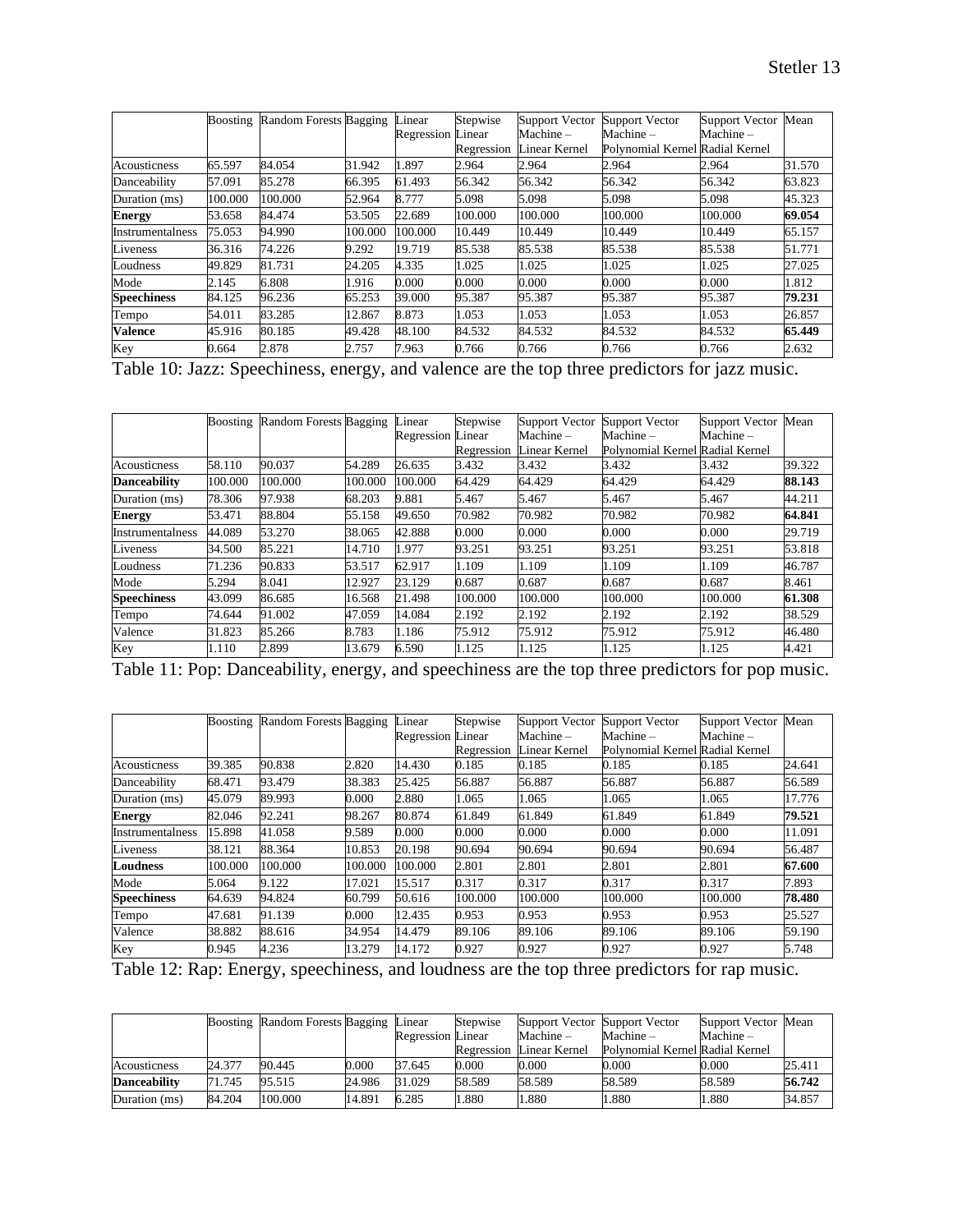| Energy                          | 4.091  | 88.296 | 0.000   | 1.056   | 67.833  | 67.833  | 67.833  | 67.833  | 38.185 |
|---------------------------------|--------|--------|---------|---------|---------|---------|---------|---------|--------|
| <b>Instrumentalness</b> 100,000 |        | 75.375 | 100.000 | 100.000 | 2.772   | 2.772   | 2.772   | 2.772   | 63.487 |
| <b>Liveness</b>                 | 82.291 | 94.105 | 41.646  | 36.273  | 100.000 | 100.000 | 100.000 | 100,000 | 75.719 |
| Loudness                        | 36.099 | 95.182 | 34.368  | 9.065   | 0.433   | 0.433   | 0.433   | 0.433   | 29.263 |
| Mode                            | 6.506  | 6.230  | 22.520  | 28.407  | 0.012   | 0.012   | 0.012   | 0.012   | 10.614 |
| Speechiness                     | 54.118 | 96.910 | 24.678  | .508    | 74.445  | 74.445  | 74.445  | 74.445  | 54.351 |
| Tempo                           | 38.168 | 96.118 | 19.810  | 12.171  | 0.233   | 0.233   | 0.233   | 0.233   | 27.789 |
| Valence                         | 23.239 | 93.056 | 23.051  | 4.090   | 82.571  | 82.571  | 82.571  | 82.571  | 51.430 |
| Key                             | 2.649  | 1.880  | 23.602  | 29.043  | 2.008   | 2.008   | 2.008   | 2.008   | 10.198 |

Table 13: Rock: Liveness, instrumentalness, and danceability are the top three predictors for rock music.

Notably, liveness is the top predictor of popularity for classical, country, and rock music. Classical and rock share the same second-most influential predictor as well, instrumentalness. Speechiness is one of the top three predictors in country, jazz, pop, and rap music. Furthermore, another of the top three predictors for jazz, pop, and rap music is energy, so these three genres all share two of their top three predictors of popularity.

## **5.2 Optimal Differentiation**

In order to explore the notion of optimal differentiation within each genre, the following density plots overlay the feature's distribution for all songs in the genre with the feature's distribution for the 10% of songs in the genre with the highest popularity. These density plots have been created for each of the top three predictive features per genre, as determined above.

As shown below in Figure 1, classical music tends to have low values for liveness. The top ten percent of classical songs follow approximately the same trend in distribution for liveness as all classical songs, with the top songs being even more likely to have a liveness value of around 0.1. Interestingly, Figure 2 shows two clear spikes in classical songs' instrumentalness distribution. These two curves appear to have a higher standard deviation for the top songs. This suggests optimal differentiation: the most popular classical songs more frequently fall just off of the most common trends in instrumentalness for all classical songs. Similarly, Figure 3 shows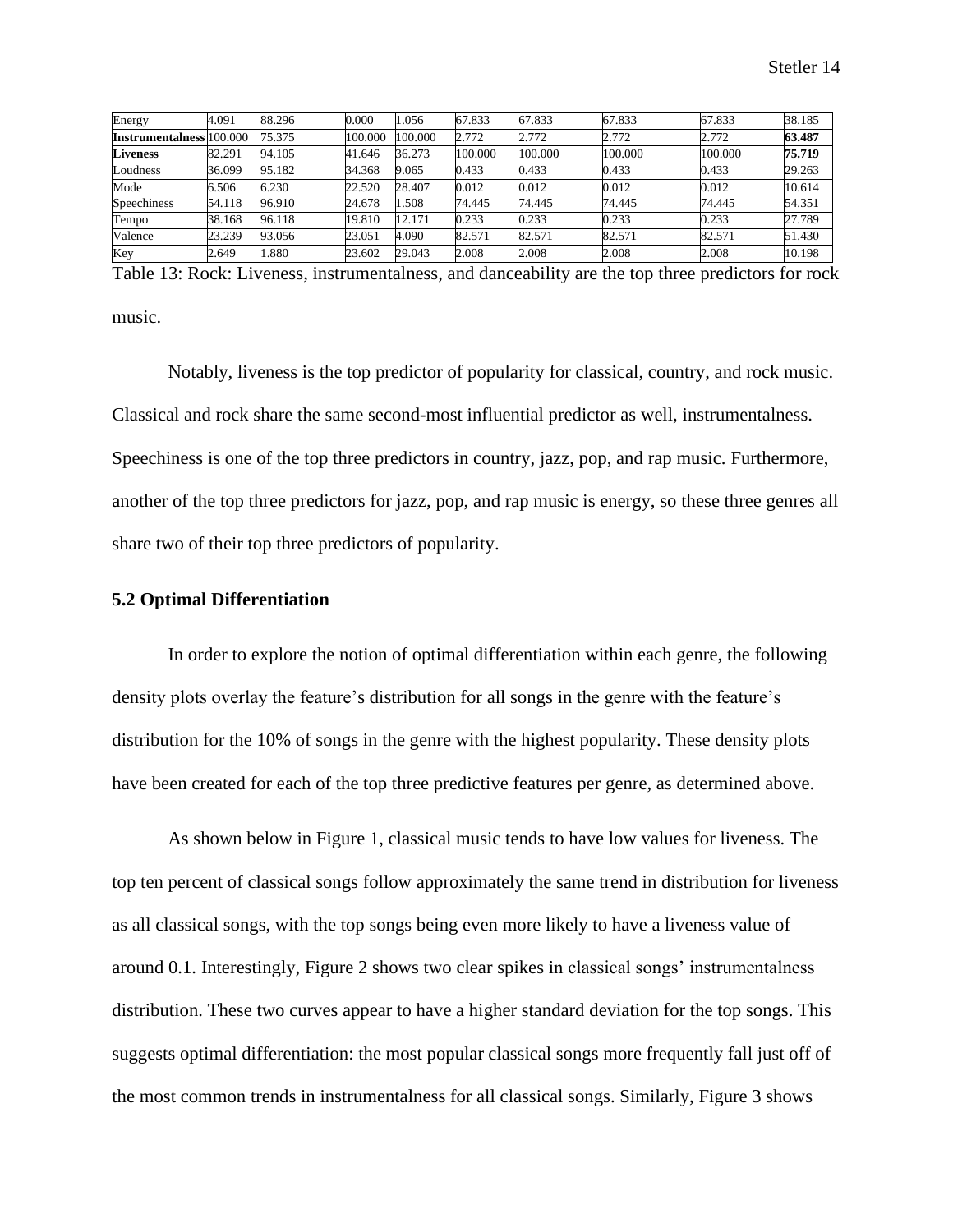that, with two spikes in the acousticness plot, the most popular songs' distribution has larger standard deviations, with more of the most popular songs having acousticness measures slightly above or below the most common acousticness measures for classical music.









For country songs, liveness is identified as the most influential predictor of popularity by every type of prediction model, yet the distribution of liveness is almost identical for the most popular 10% of country songs as for all country songs. Valence, on the other hand, is more likely to be a bit lower for the most popular country songs. Speechiness, much like liveness, appears to have a very similar distribution between the two sets of country songs.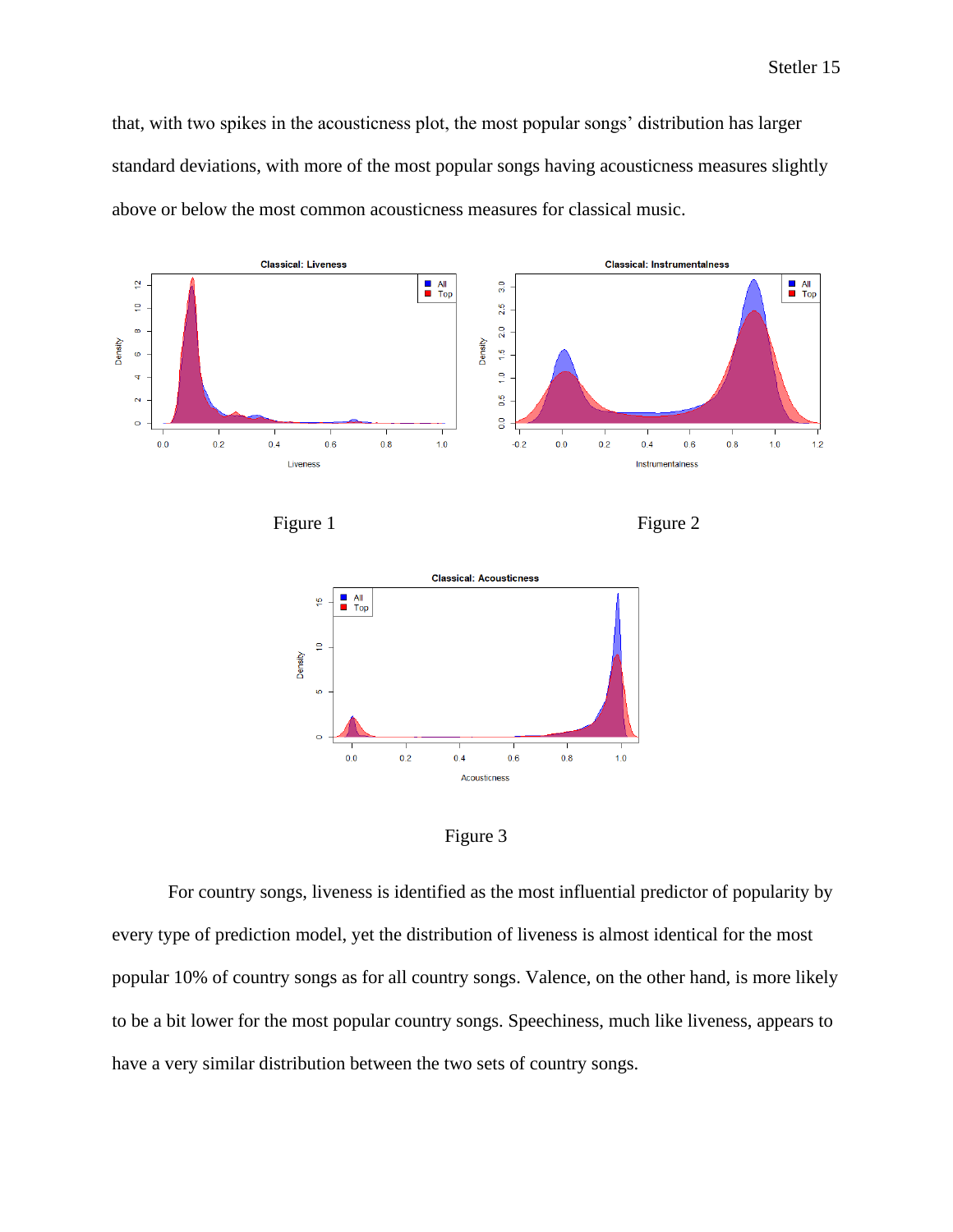





Figure 6

For jazz songs, the distribution of speechiness values is very similar for all songs and the most popular songs, with the most popular songs marginally more likely to have a slightly higher or lower value than the most common value for all songs. The distribution of energy for the top ten percent of jazz songs is more obviously offset from that for all jazz songs. The most popular jazz songs tend to have lower energy measures. The top jazz songs have a spike in valence measures around 0.2, where the set of all jazz songs does not.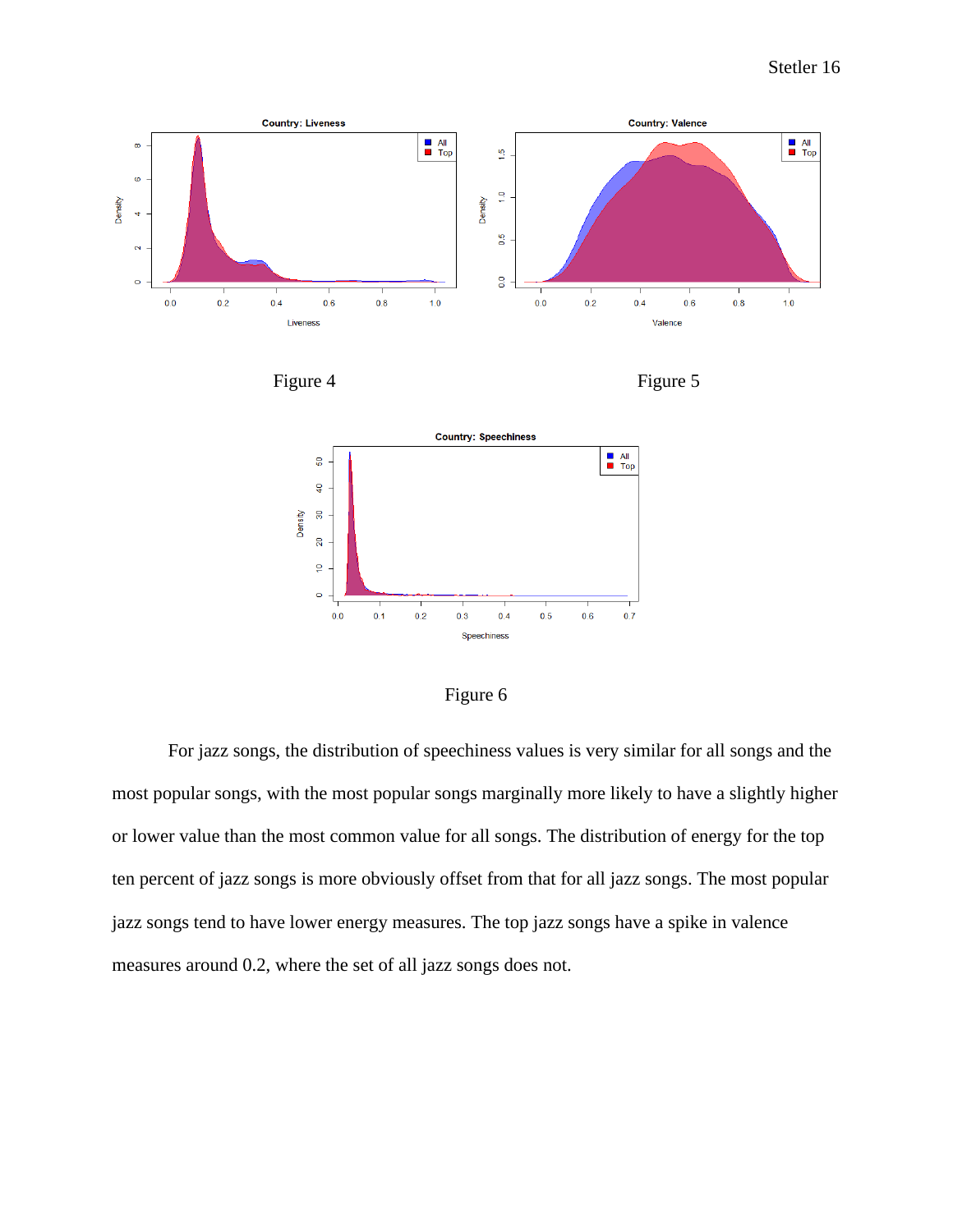









The danceability distributions for pop music demonstrates the concept of optimal differentiation, with the most popular pop songs more likely to have a danceability measure that is higher than the average pop song. The distributions follow a similar shape, but the top songs are concentrated slightly to the side, suggesting an optimal level of differentiation of danceability in pop music from the average pop song. The density plot for energy in pop songs is promising for the argument for optimal differentiation as well, with a concentration of popular songs both to just the right and to just the left of the most common energy measure for all pop songs. Speechiness in pop music also suggests optimal differentiation: the set of top songs are less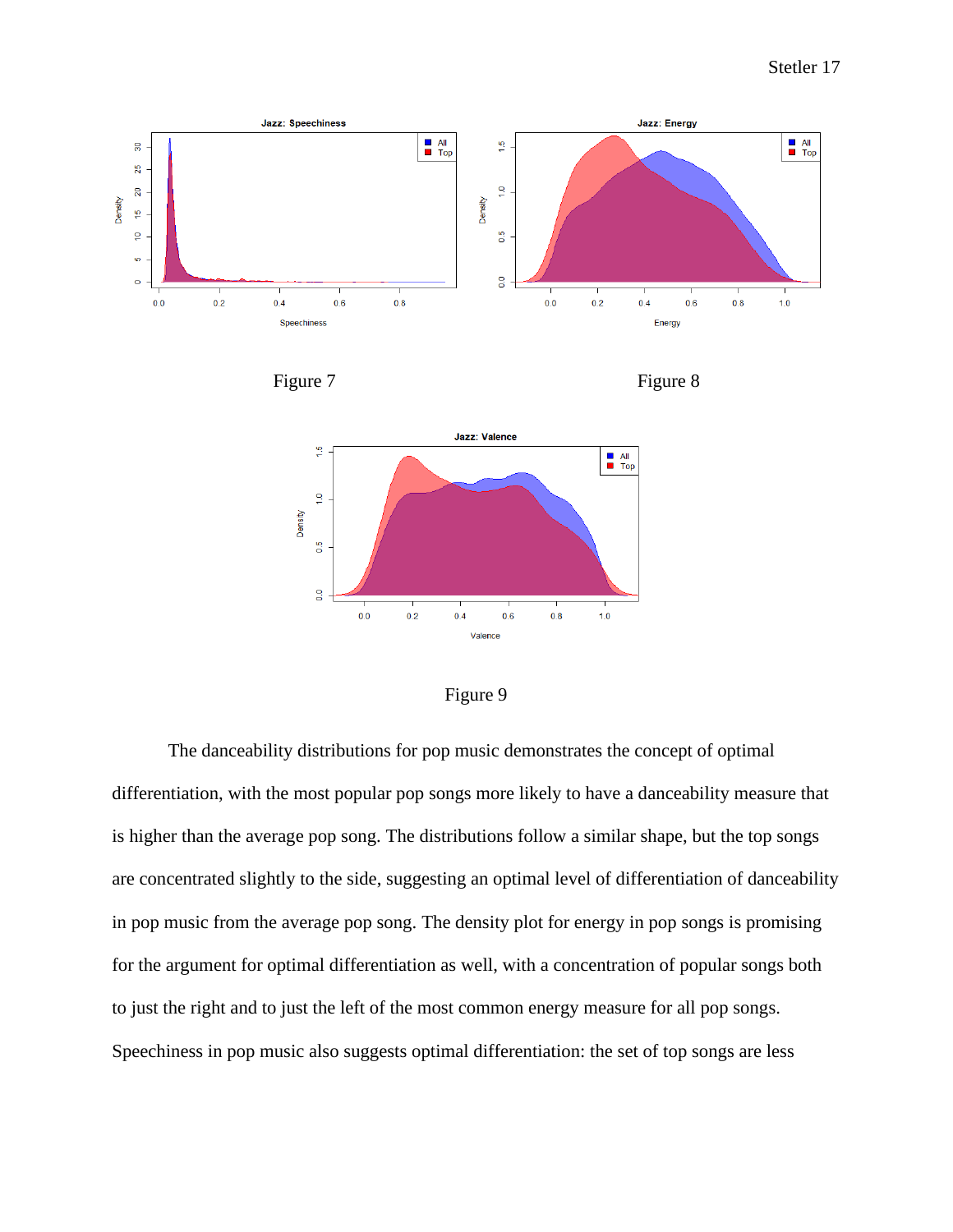likely to have the most common values for speechiness and more likely to be slightly higher or lower than these most common values than the set of all songs.











The density plots for the top predictor of popularity in rap music according to the created prediction models, energy, show that the most popular rap songs are more likely to have energy measures a little lower than all rap songs. In the distribution of speechiness for all rap songs, there are two humps, one much higher than the other. The distribution of this variable for the most popular ten percent of songs suggests that rap music's optimal level of speechiness differentiation lies to the right or left of the higher hump, with fewer songs near the lower hump. Loudness follows a very similar trend in all rap songs and top rap songs.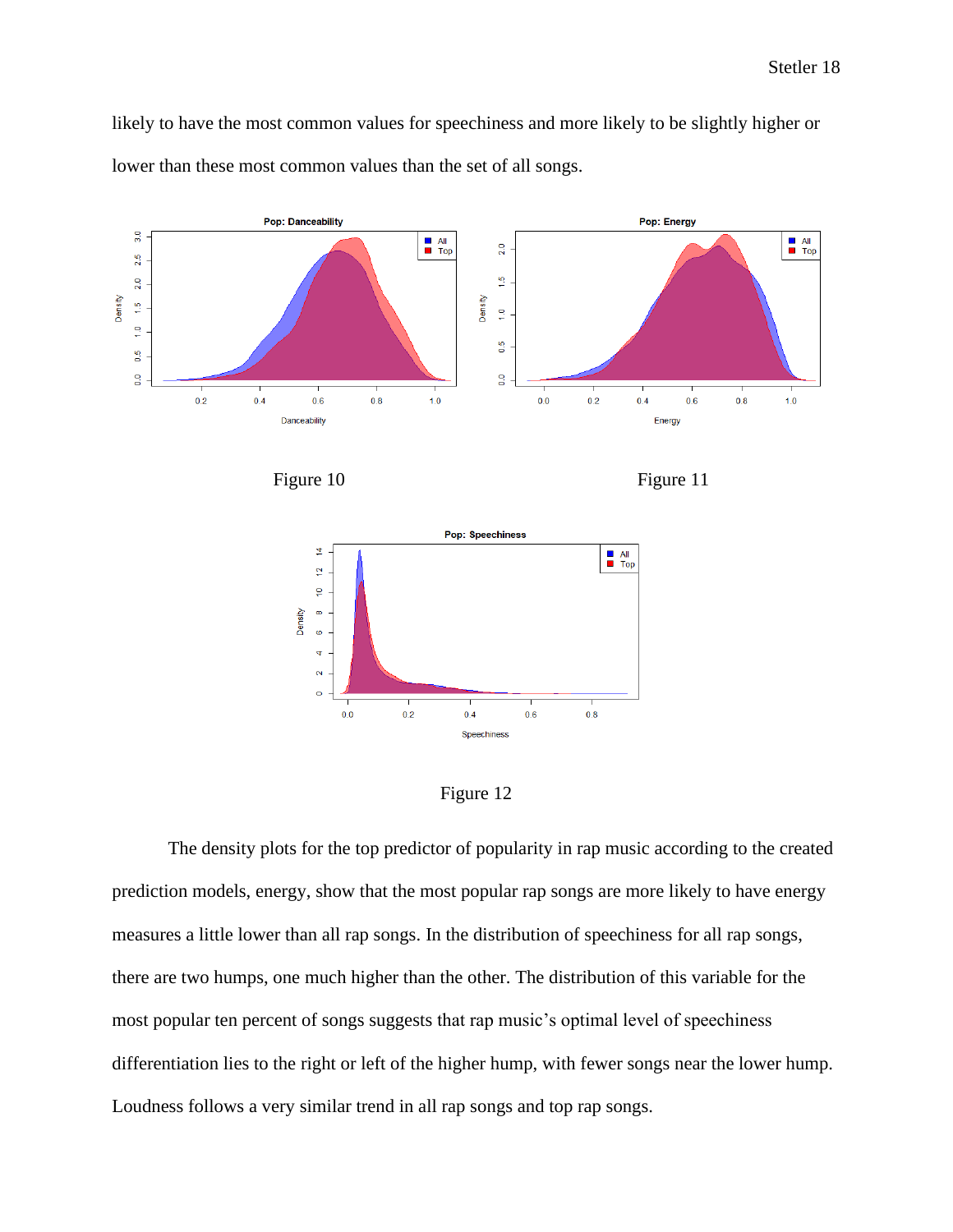







Figure 15

Liveness measures are a bit more spread out in top rock songs than in all rock songs, but overall liveness follows a very similar distribution pattern in both sets. Most of the rock songs in this dataset have an instrumentalness value of zero or close to zero – with 8,260 out of 9,272 total rock songs having an instrumentalness value of less than 0.1. This trend is true for the most popular rock songs as well. Danceability in rock music tends to be a little higher for the top songs than for all songs.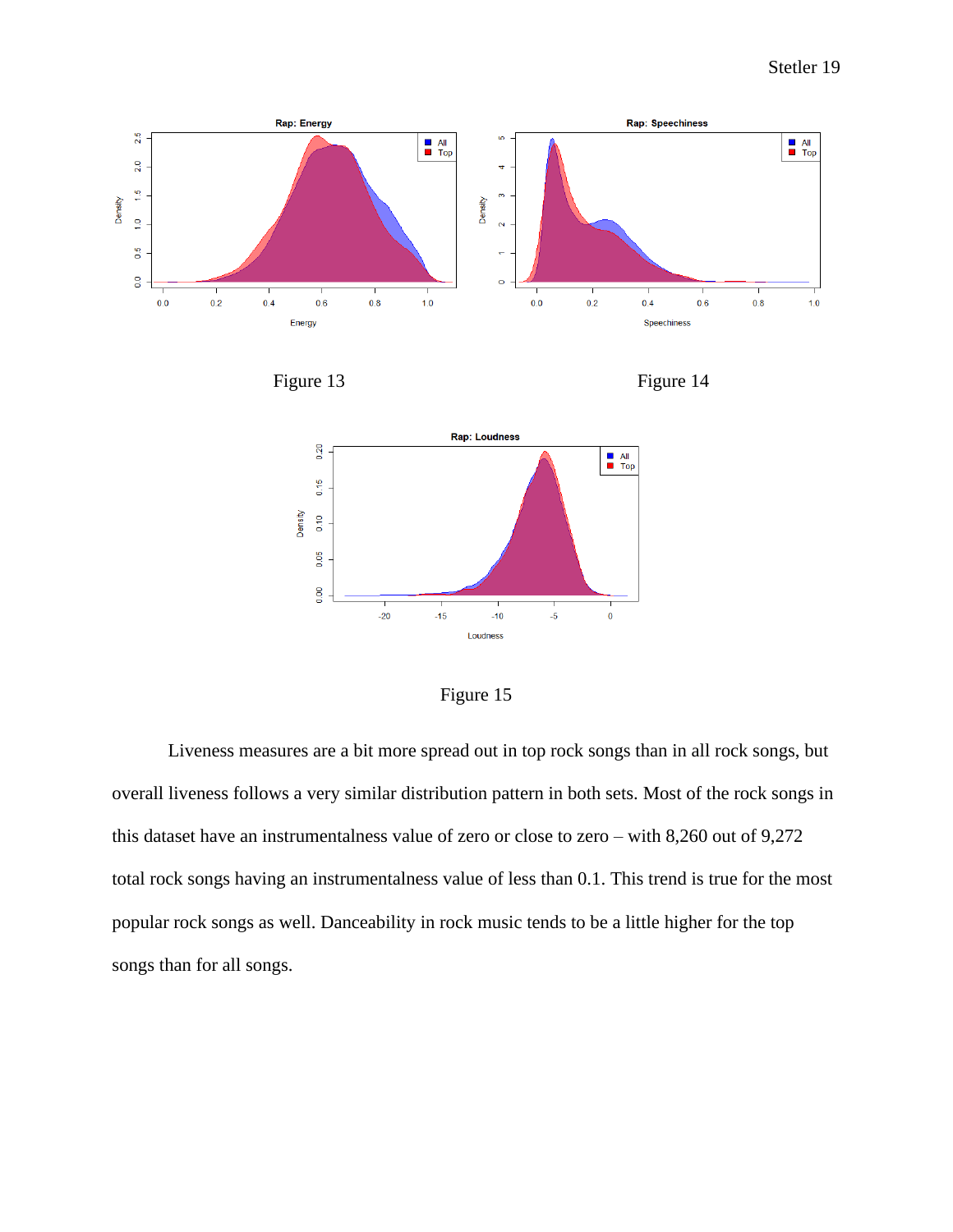





Figure 18

# **6. Limitations and Future Research**

Of course, songs may become popular even if they do not follow the pattern of other popular songs in their genre. Likewise, a song could be engineered to have the same measure for every feature as an extremely popular song, but this would not guarantee it to be a hit. Music popularity is not a strict science, and as such, error will continue to persist in popularity prediction. However, the popularity prediction models in this study could likely be improved with the addition of variables that take into consideration societal and other factors not captured in this study's dataset.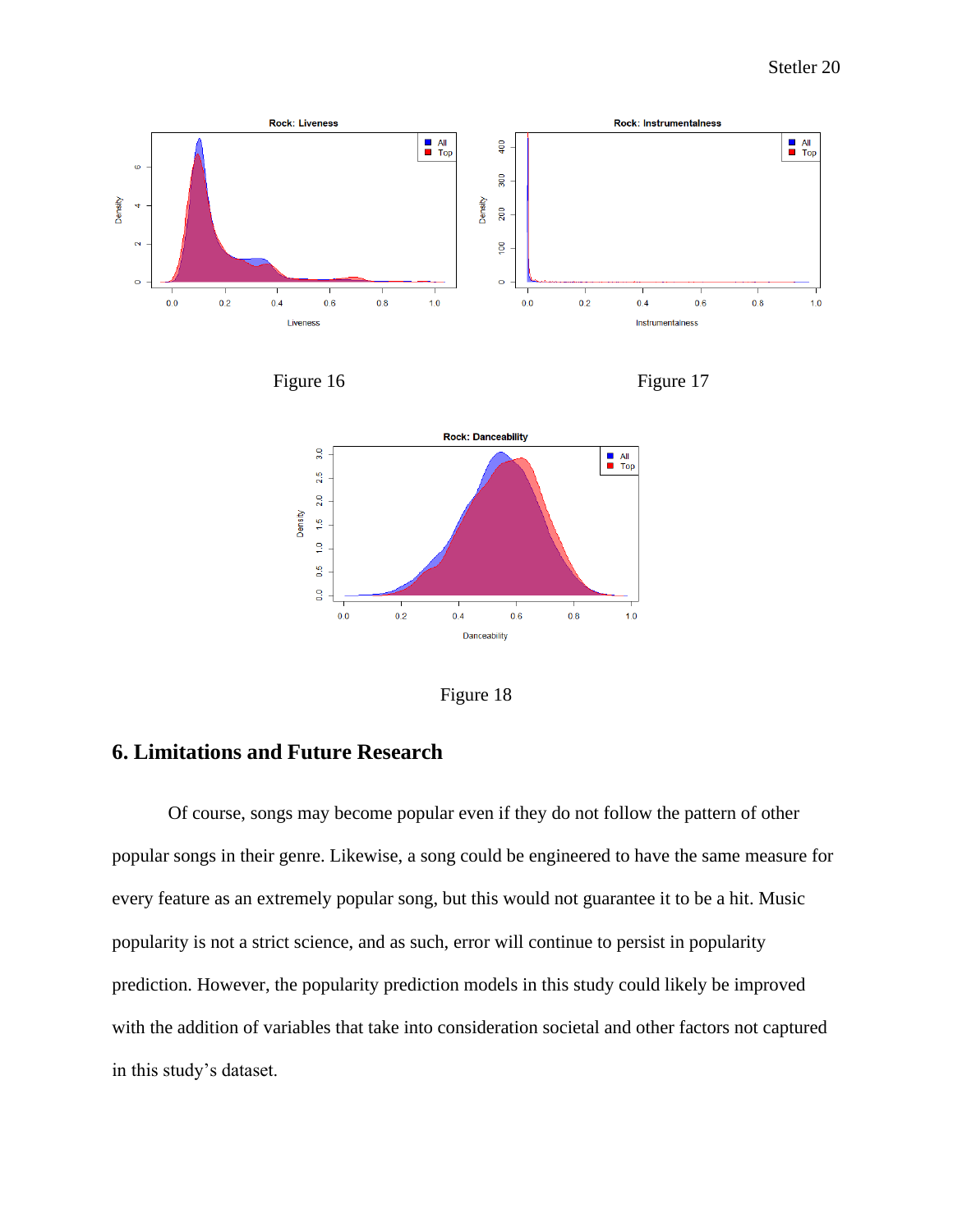As expressed by Marino, many types of features influence the popularity of a song, including various social, cultural, and economic factors not represented in this dataset (241-249). The accuracy of the prediction models created in this study could likely be improved by taking into consideration factors such as marketing, social media, and cultural events. Audio features, lyrics, existing popularity of the artist, amount spent on advertising, and many other factors are not included in this dataset. The addition of any of these features may improve the accuracy of the prediction models. Furthermore, any of these variables that prove to be useful in predicting popularity could be assessed for the presence of optimal differentiation in future research.

Future research may also consider the release dates of songs. Music trends are constantly changing, as explained by Zangerle et al. (324). This dataset measures song popularity at the particular time the data was extracted, approximately July of 2019, and this study suggests an optimal level of differentiation to be present. This could imply that timing may be an important factor when considering optimal differentiation. Optimal differentiation from other songs released around the same time could be explored in future research.

# **7. Conclusions**

The results of this study agree with the findings of Askin and Mauskapf (931), with evidence in support of the presence of optimal differentiation in music. The above plots and analyses show either nearly matching distributions of influential features between all songs in a genre and the most popular songs in the genre or a pattern suggesting the existence of optimal differentiation. This is especially evident looking at pop music, where all three of its most influential variables in predicting popularity – danceability, energy, and speechiness – demonstrate optimal differentiation in their density plots. Pop music appears to be an effective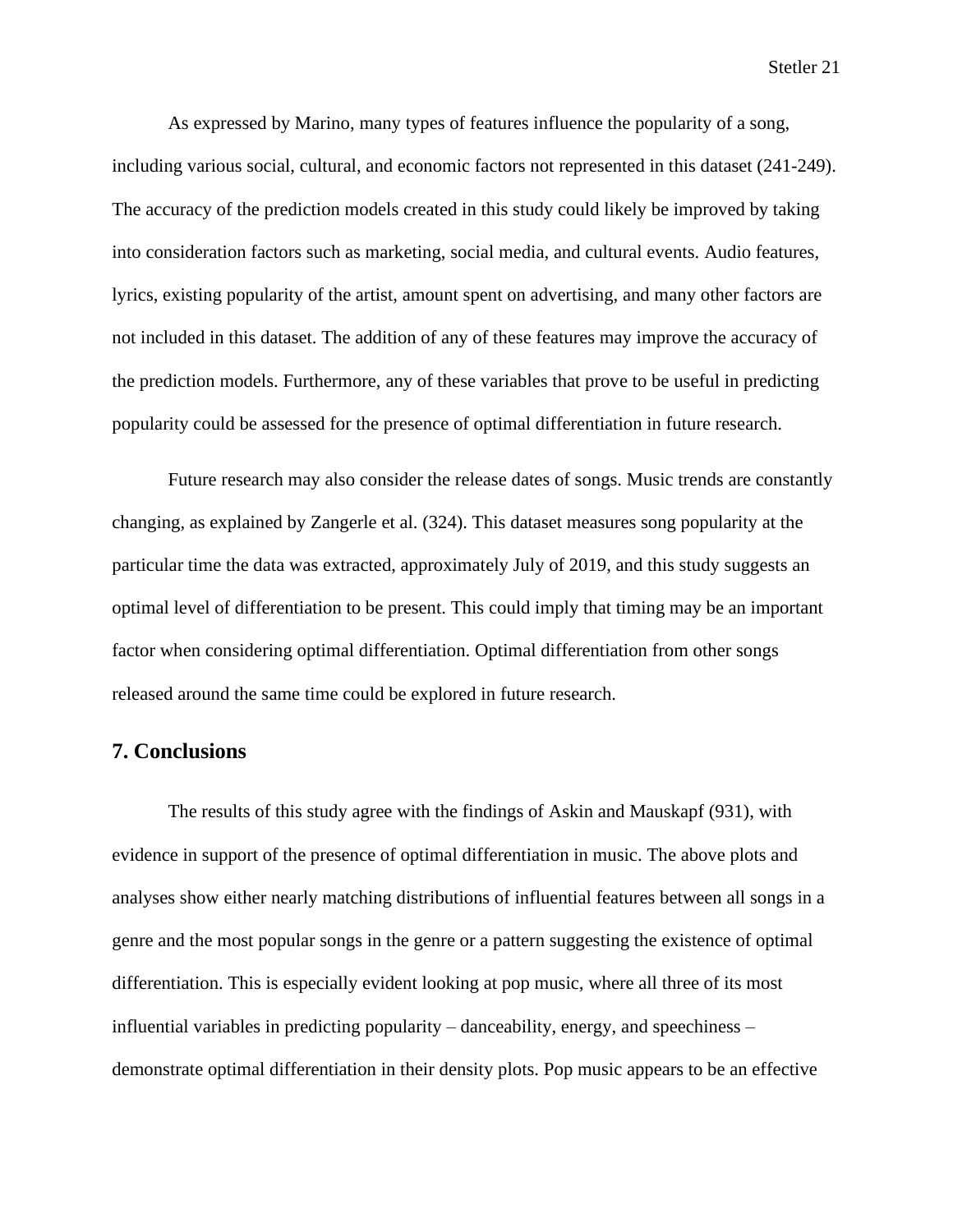case study in favor of optimal differentiation. Several other variables' density plots support the idea of optimal differentiation; these are instrumentalness and acousticness in classical music, energy and valence in jazz music, energy and speechiness in rap music, and danceability in rock music. With eleven of the eighteen density plots in this study indicating optimal differentiation, this study provides strong evidence for optimal differentiation at the feature level within music genres.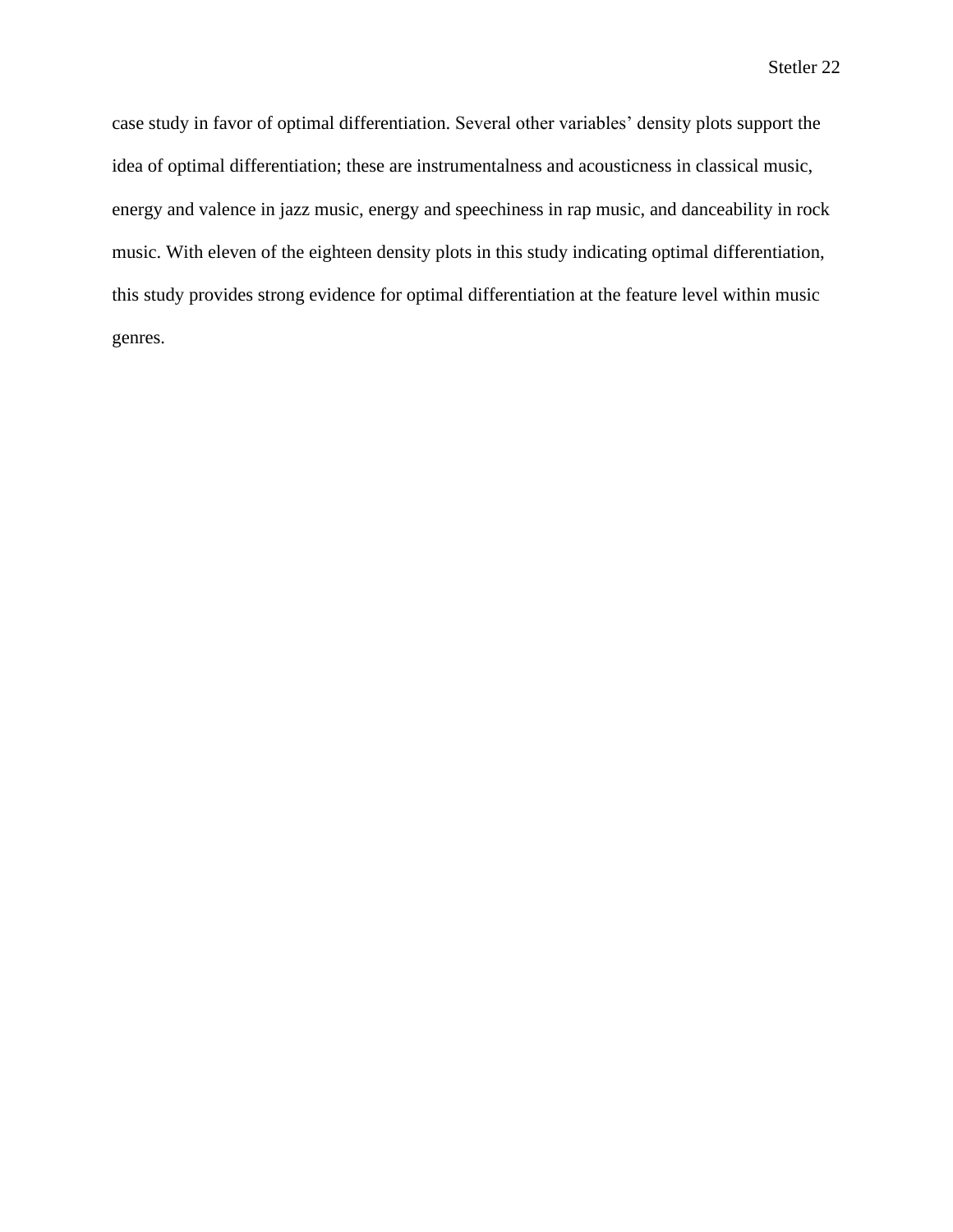#### Works Cited

- Askin, Noah, and Michael Mauskapf. "What Makes Popular Culture Popular? Product Features and Optimal Differentiation in Music." *American Sociological Review*, vol. 82, no. 5, 2017, pp. 910–44, doi:10.1177/0003122417728662.
- Chettiar, Gautam, and Kalaivani S. "Music Genre Classification Techniques." *International Journal of Engineering Research & Technology*, vol. 10, no. 11, 2021, pp. 158–61.
- Gao, Andrea. "Catching the Earworm: Understanding Streaming Music Popularity Using Machine Learning Models." *E3S Web of Conferences, 253*, EDP Sciences, 6 May 2021, doi:10.1051/e3sconf/202125303024.
- Goulart, Antonio Jose Homsi, et al. "Exploring Different Approaches for Music Genre Classification." *Egyptian Informatics Journal*, vol. 13, no. 2, 2012, pp. 59–63, doi:10.1016/j.eij.2012.03.001.
- Hamidani, Zaheen. "Spotify Tracks DB." *Kaggle*, 23 July 2019, www.kaggle.com/datasets/zaheenhamidani/ultimate-spotify-tracks-db.
- Hridi, Anurata Prabha. *Mining User Personality from Music Listening Behavior in Online Platforms Using Audio Attributes*. 2021. Clemson University, Master's thesis.
- Interiano, Myra, et al. "Musical Trends and Predictability of Success in Contemporary Songs in and out of the Top Charts." *Royal Society Open Science*, vol. 5, no. 5, 2018, doi:10.1098/rsos.171274.